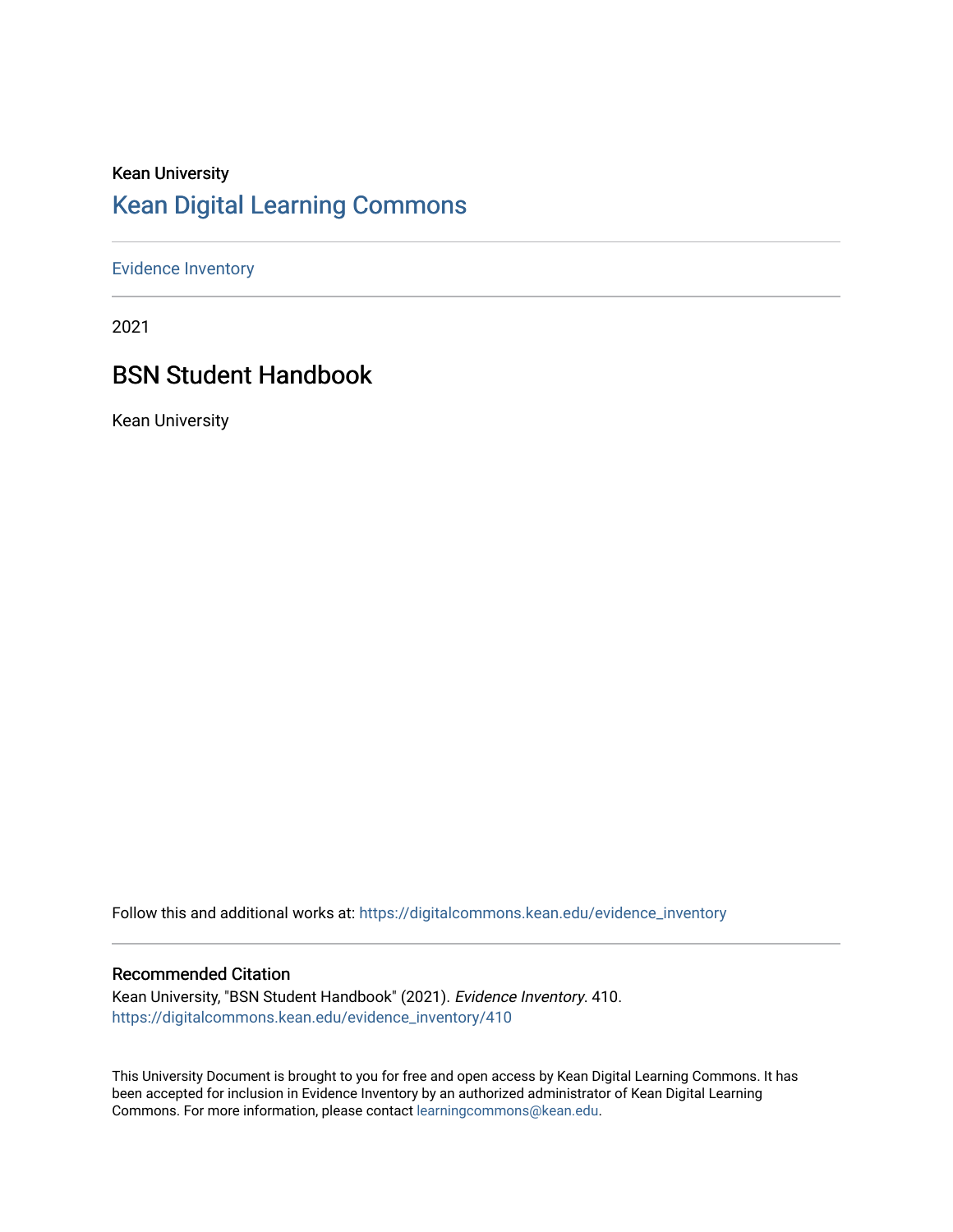# BSN Student Handbook

#### Abstract

Student handbook for students within the RN to BSN program within the School of Nursing.

#### Keywords

Handbook, Nursing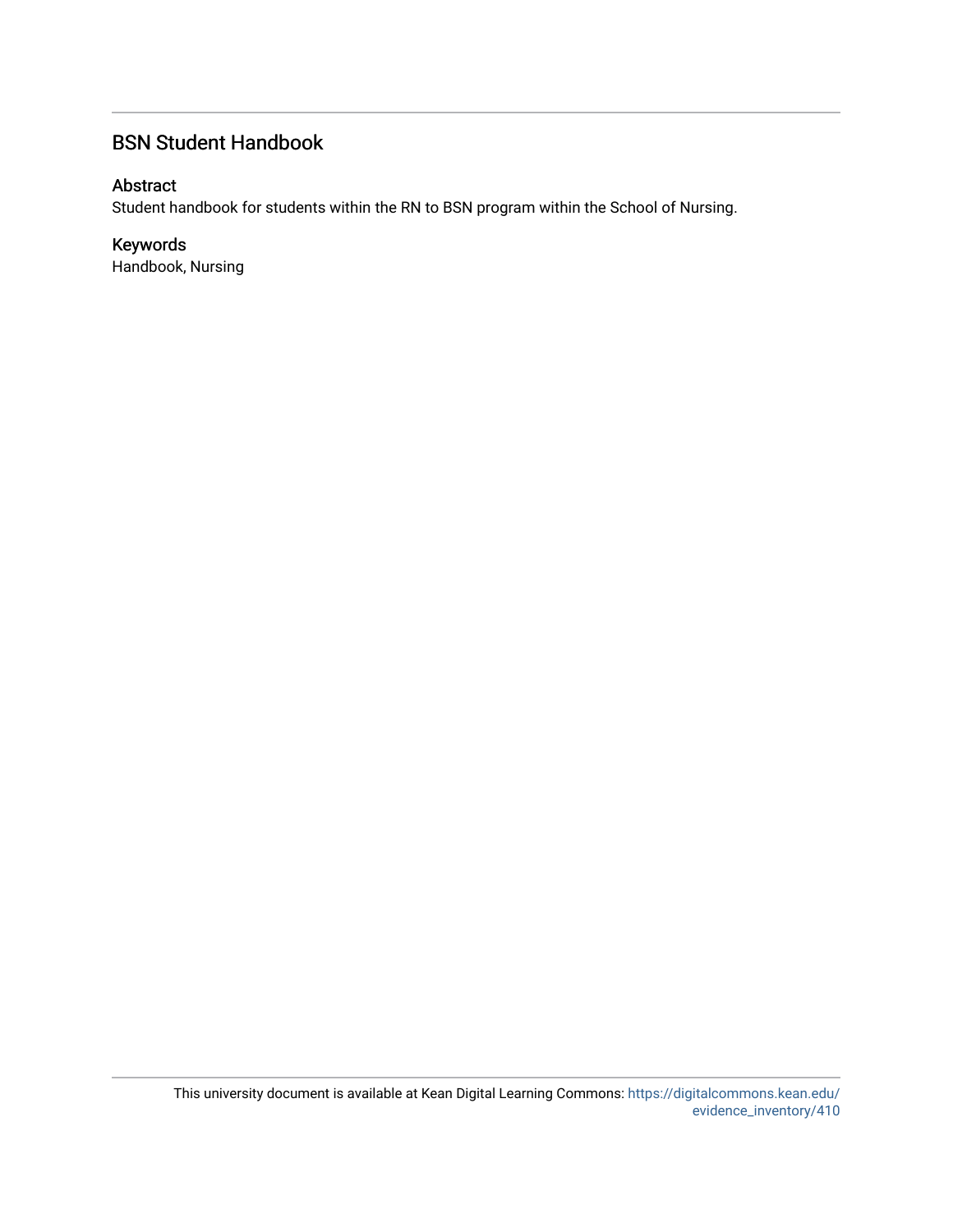

# **KEAN UNIVERSITY SCHOOL OF NURSING**



**RN-TO-BSN STUDENT HANDBOOK 2019-2020**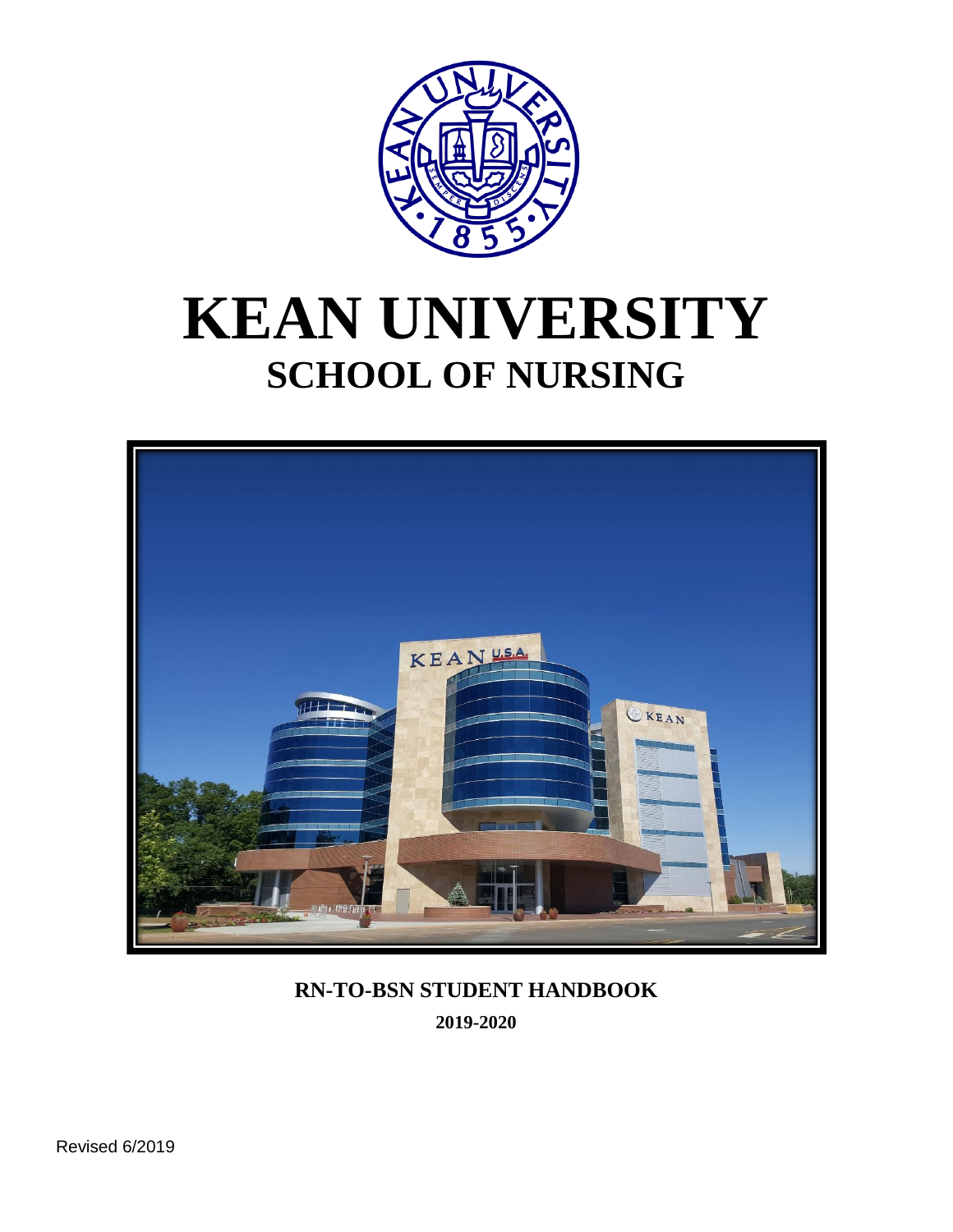# **TABLE OF CONTENTS**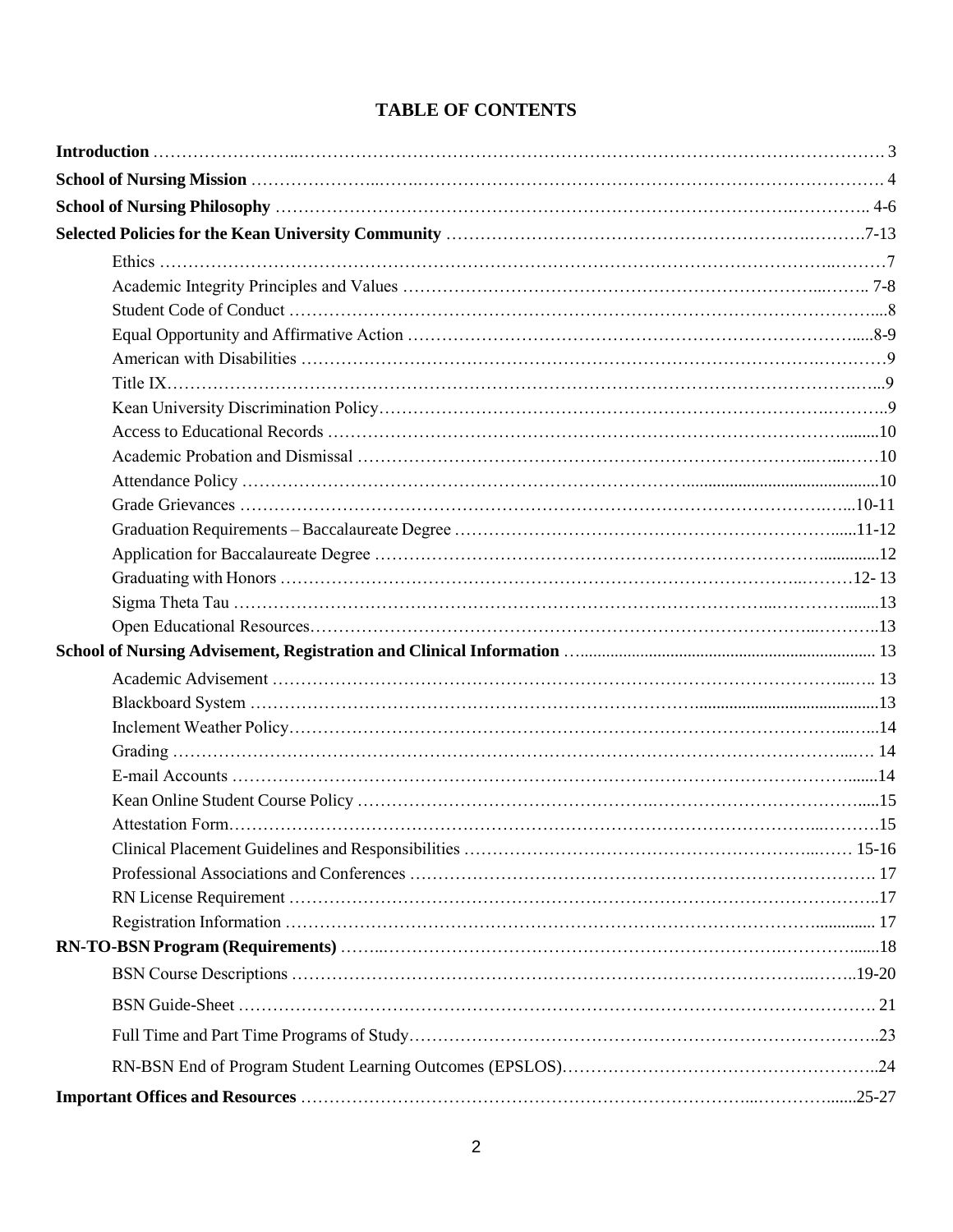#### **INTRODUCTION**

Welcome to the Kean University School of Nursing.

This handbook is intended to inform students about policies, procedures, and services available at the University and within the School of Nursing. Throughout the Handbook other publications will be referenced, any information or question not covered in this Handbook can be found on the University website or answered by the appropriate University office.

The handbook provides information about the RN-BSN program and the School, this includes online and face to face methods of teaching. Policies in this handbook are subject to change, **the University reserves the right to change policies and procedures without notice**. Hence, this handbook is not intended to be and should not be considered a contract between the University, the School, and/or any student or other person.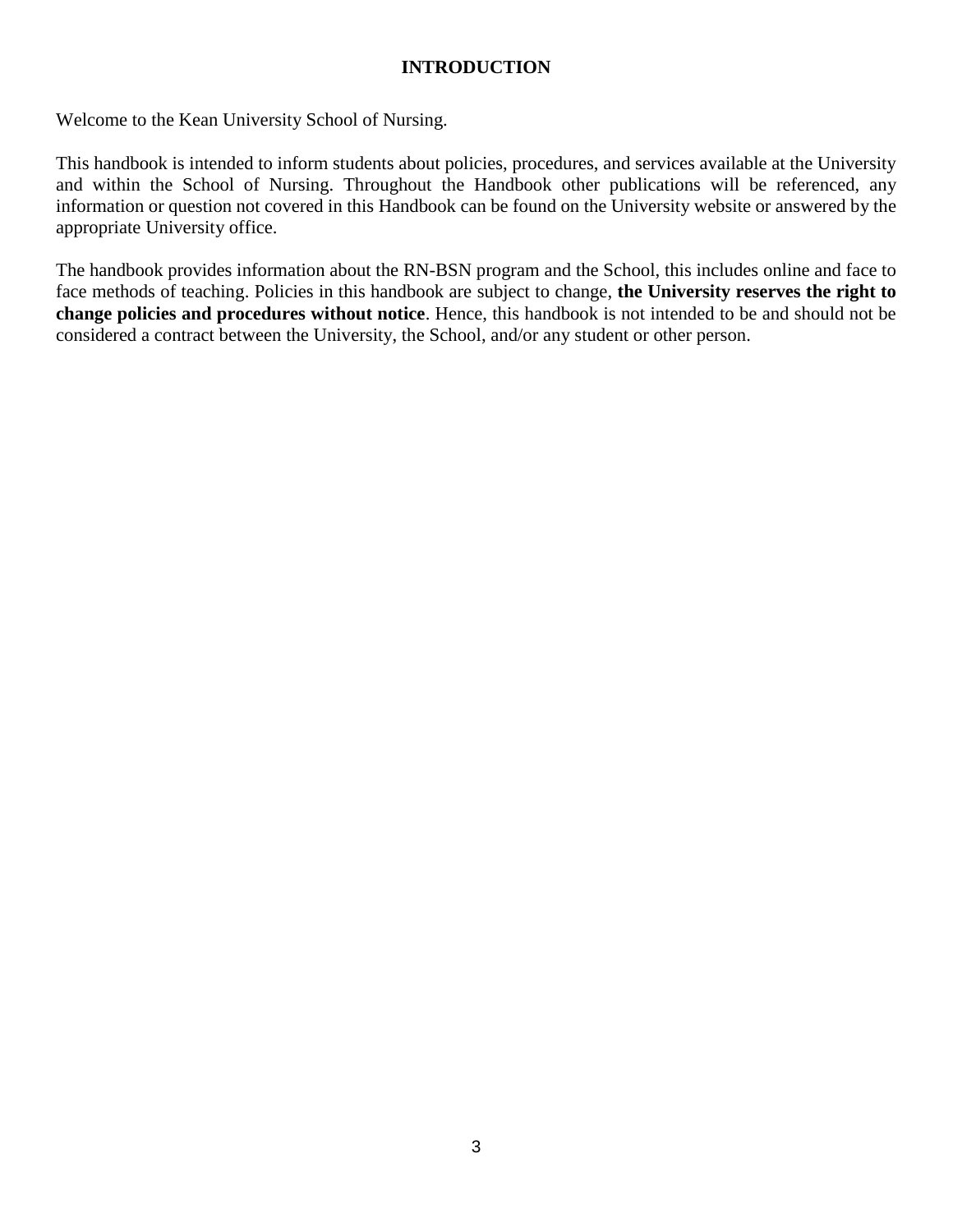#### **KEAN UNIVERSITY SCHOOL OF NURSING (MISSION)**

The School of Nursing is one of many schools in the Nathan Weiss Graduate College. The mission of the School of Nursing is to advance the standards of practice in the region and to provide the breadth and depth of academic and clinical experiences to prepare registered nurses for advanced clinical practice and leadership roles within the context of a continuously changing health care system. Nurses educated at the baccalaureate level are prepared as nurse generalists able to practice in a variety of setting and clinical situations. Nurses educated at the master's level are prepared for specialization in roles of nurse managers, administrators, and in content areas of nursing and healthcare administration/leadership, Transcultural nursing, community health nursing, and school nursing. Nurses prepared at both levels contribute to clinical excellence and quality of care through active participation in continuously raising standards of care in the region.

The School of Nursing faculty is comprised of scholars, researchers, and dedicated practitioners, who are committed to provide students with advanced knowledge and skills through inspired mentoring and superior instruction. Programs are well adapted to the needs of adult learners, many of whom are also full-time practitioners of Nursing. The School of Nursing utilizes a holistic approach, and fosters a diverse culture that encourages dialogue and mutual respect, contributing to students' development as critical thinkers and innovators unafraid to take the risks necessary to pioneer new practices. We are confident that our skilled instructors will help nurture your passion for Nursing.

#### **SCHOOL PHILOSOPHY**

The philosophy of the School of Nursing includes beliefs related to the nursing metaparadigm as well as beliefs about levels of nursing practice and values underlying nursing education.

#### *Human Beings*

The faculty believes that people are holistic beings whose life-course experiences are integrated into a coherent and understandable pattern of meanings and behaviors. These integrated life patterns influence their perceptions and interactions with their environment. The individual is endowed with many capacities that are dynamic, evolutionary and growth producing. Change and growth in this sense, are uniquely constituted in each person's systems of meanings and values, which are shaped by his/her biological, psychological, social and cultural experiences. Understanding the fullness of the individual hinges upon discovery of these systems of meanings and value orientations, inductively drawn from his/her emic worldview. It is this worldview that provides the context for understanding an individual's choices about his/her lifestyle.

#### *Environment*

Apart from being a biological system, an individual is a sentient, social and cultural being whose identity is transformed by interactions with other individuals, family, community, society and the physical environment. Full appreciation of an individual's humanity, therefore, hinges on the realization that the person is more than the sum of his/ her component parts. Individuals have the capacity to create families, communities and societies as well as transform his/her environment. These environmental contexts, in turn, influence the individual members of the group. An individual's reference group is the context for understanding his/her beliefs, attitudes and habits. Explicating the historic, synchronic and phenomenological variables in each person, family and community is fundamental to the conceptualization of people as holistic and humanistic beings.

#### *Health*

Health is a universal concept and yet, the nature, characteristics and meanings are constituted socioculturally. Health refers to a state of well-being that is culturally defined, valued, and practiced, and reflects a continuum of wellness and illness across the life span. It reflects the ability of individuals or groups to function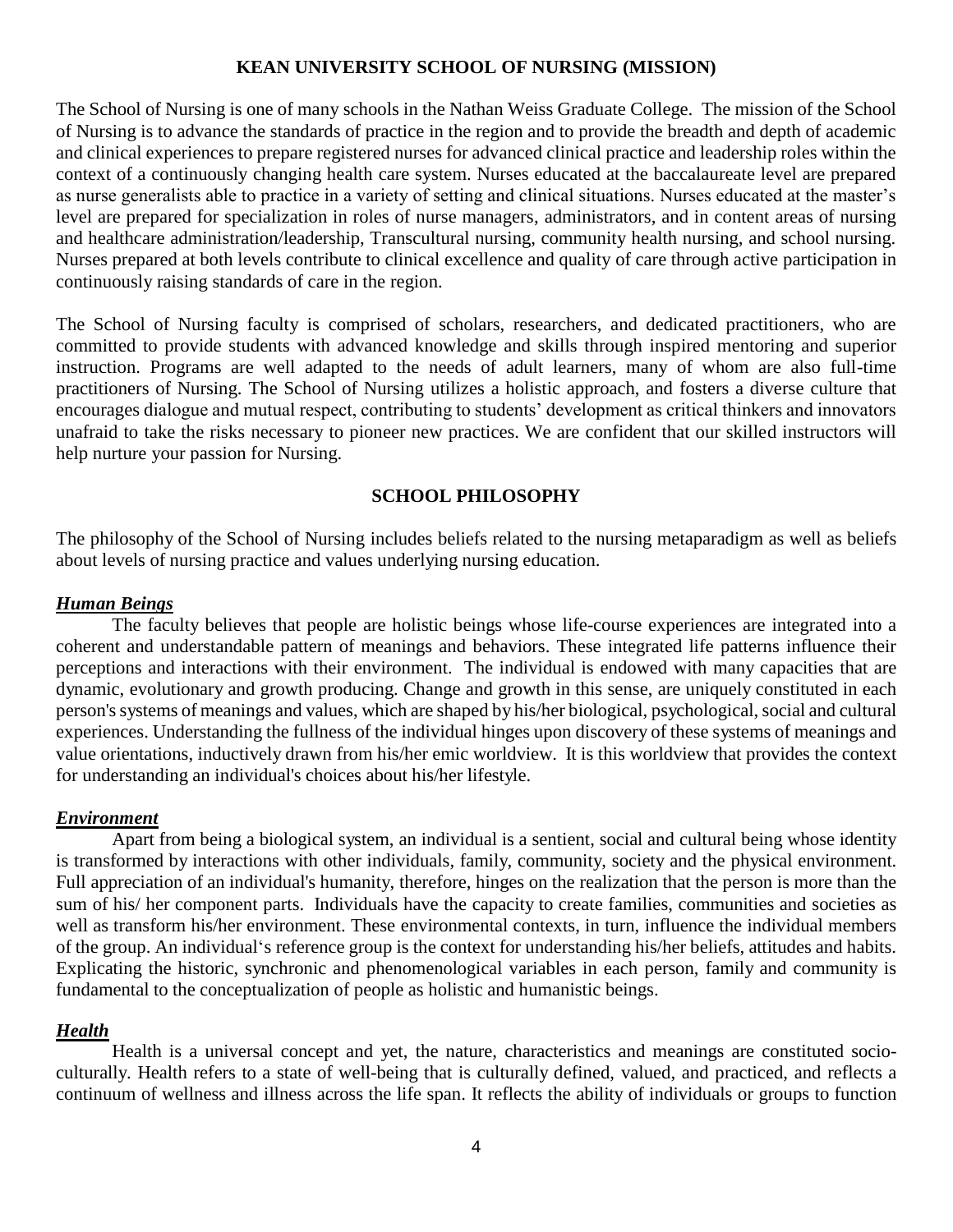productively and participate in society's activities in a manner that is congruent, beneficial and meaningful to their lifeway (Leininger, 1991).

Phenomenological, biological, social and cultural dimensions characterize health. The meaning of health is embedded in the emic worldview of the individual, family and society. Health is characterized by process and outcome. Health is a relative condition achieved through purposeful activities and processes that support a healthy lifestyle. It is an expression or outcome of this healthy life process. In turn, health states are a resource in selecting and pursuing other life goals. Health is a manifestation of complex, multifaceted interactions between humans and their environment, and is conceived to be dynamic, constantly changing and evolving as life itself. Becoming and staying healthy is a life goal, however, the definition of health and the processes that play a role in its achievement have both universal and diverse qualities.

The same conceptualization of health continuum is applicable to health systems. Health in this sense is the system's ability to function productively with optimal participation by its members in goal achievement. The goal of nursing leadership is to maximize the functional health of systems in providing quality care for populations.

#### *Nursing*

Care is the essence of nursing and is the distinct, dominant, central and unifying focus of nursing (Leininger, 1991, 2006). Human caring is a universal phenomenon but its nature, characteristics and meanings are culturally defined. Caring consists of assistive, facilitative and enabling acts and decisions by professional nurses, which incorporate the cultural values, meanings and practice of the individual, family and/or community.

Nursing's overriding goal is to assist individuals, families, groups and communities in achieving their health potential and affirming a state of well-being. Health goals are subject to human choice and are achieved through culturally congruent, competent and outcomes-oriented care that transcends the continuum of health throughout the individual's life span.

Nursing practice is guided by knowledge, theory and research in the discipline of nursing, as well as from a broad base of knowledge from other disciplines. Nursing practice entails the care of the sick in and across all environments, the promotion of health and well-being, and population focused health care. Nursing has both process and outcome. Nursing process is a method grounded in critical thinking, a scientific body of knowledge. It is a collaborative process between caregivers and their clients with emphasis on empathic, humanistic and caring relationships. The outcomes of nursing care are the delivery of competent, culturally-congruent, compassionate, humanistic care Nursing's ideals evolve with changes in society and health care delivery. Aware of the internal and external trends and demands, nurses need to take an active role in defining and shaping health care delivery. Dealing with these mounting challenges and complexities of health care delivery requires that the nurse be committed to life-long learning. The faculty upholds the BSN as entry to professional nursing practice and the MSN as entry to advanced nursing practice.

#### *Levels of Nursing Practice*

Baccalaureate prepared nurses have the generalist foundation to function across the continuum of primary, secondary, and tertiary care. Graduates have an orientation to population- focused care with the family as the basic unit of care. In community practice settings, emphasis is on health promotion, maintenance, and cost-effective coordinated care. The RN-BSN curriculum, with its inclusion of clinical, scientific decision-making, and humanistic skills, includes education in community health, patient education, and nursing management and leadership, and prepares professional nurses for expanding roles in the rapidly changing health care system.

The baccalaureate curriculum is grounded in professional standards of care defined by the American Nurses Association (ANA), National League for Nursing (NLN), American Association for Colleges of Nursing (AACN), and individual specialty organizations. The contemporary context of professional nursing practice demands that the nurse be able to make effective and efficient decisions; design and manage a comprehensive plan of nursing care; understand a client's condition and treatment; supervise other nursing personnel and support staff; integrate advanced technology; assist clients and their families in accessing those community services compatible with their lifestyle; and advocate for and educate clients on health care options to facilitate access and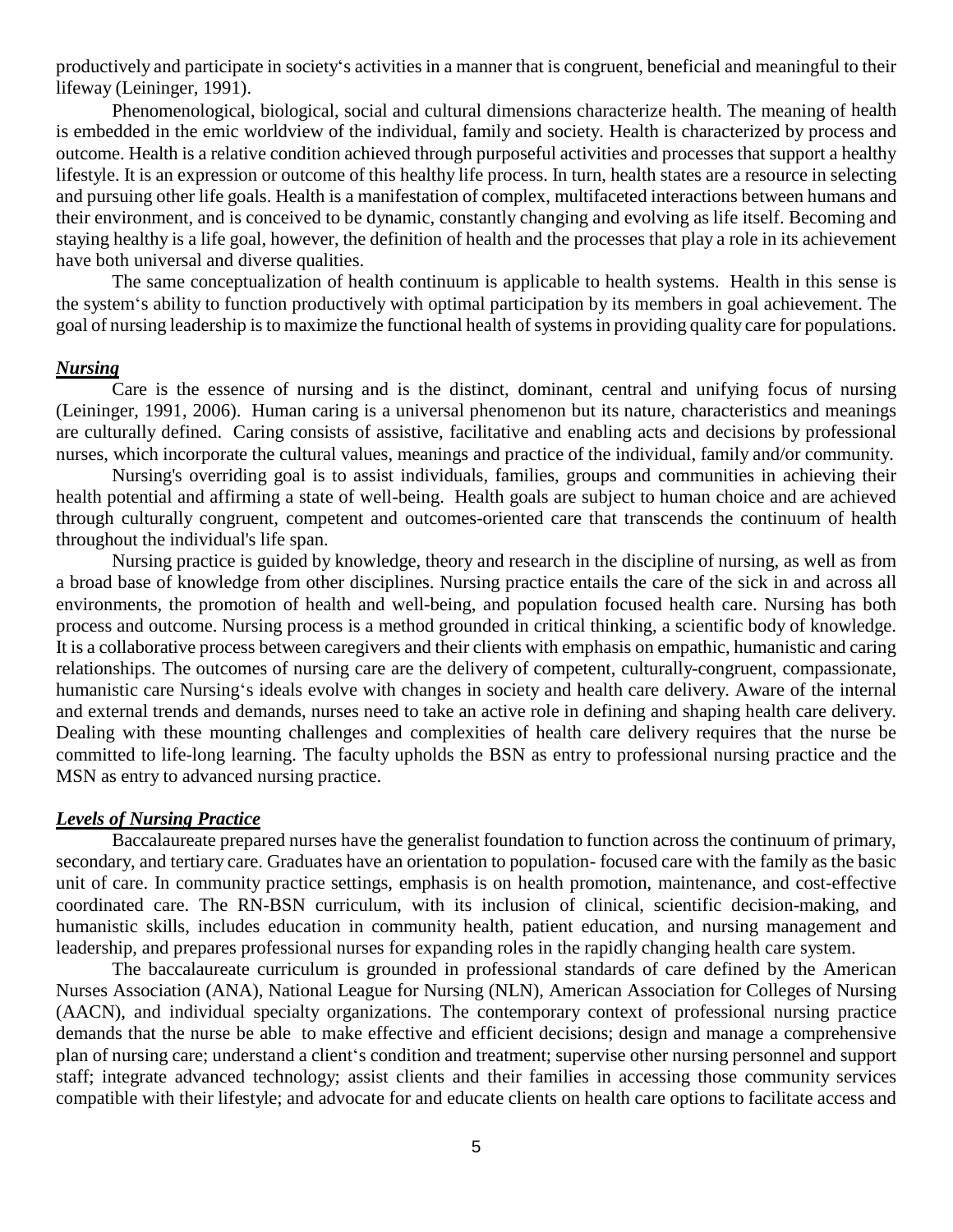utilization of the health care system.

Masters level nursing education builds upon the generalist foundation of a baccalaureate program. Masters level nursing education is the appropriate level of education for nursing professionals who are seeking roles that require advanced practice knowledge and skills in order to function as providers and/or leaders of care delivery. This specialized preparation is necessary in meeting the changing needs of the health care system in providing quality, cost-effective, and culturally competent care to diverse populations in a wide variety of settings. To this end, the faculty endorse the core curriculum content recommended by AACN (1995) that includes research, policy, organization, and financing of health care, ethics, professional role development, theoretical foundations of nursing practice and human diversity and social issues.

#### *Underlying Value of Nursing Education*

The approach to teaching used by the School of Nursing is rooted in holism and adult-learning principles. Faculty respects the knowledge and life experiences of adult students. These experiences are used to examine the complexity and meanings of nursing phenomena as well as to extend and refine understanding and valuing of nursing. Adult learners are self-motivated and self- directed. With this perspective, students are encouraged to identify their personal career goals. Faculty serve as mentors, role-models, facilitators and resources of scholarship and excellence in assisting students to develop their nursing expertise, personal and professional growth.

The faculty recognizes that students possess diverse cognitive styles and modes of learning and are committed to preparing teaching strategies which facilitate the development of diverse potential. It is recognized that the non-traditional adult learner has multiple roles and responsibilities outside of the classroom. Consequently, flexible course offerings and scheduling, and a collegial, humanistic approach are utilized to support the students 'learning process.

The faculty believes that learning is a change process. In order for learning to occur, the environment must be challenging. An environment conductive to learning must also provide necessary resources for the student as well as diverse approaches to utilizing these resources and interacting with environmental demands. Thus, a creative and positive learning environment was developed by the faculty

The faculty provides the environment for learning, and serves as a resource to students as they learn. One primary means by which this is actualized is through faculty modeling of scholarship and excellence in nursing.

The RN student is a non-traditional adult learner. He/she brings to the teaching-learning process a sense of self-motivation and maturity, and is career-oriented with both employment and family responsibilities. As consumers, adult learners need to see the practical value of their educational pursuit. These students possess the ability to deliver competent nursing care commensurate with their prior academic and clinical preparation and enrich their learning process by bringing diverse clinical nursing experiences to the environment as an additional resource. Under these conditions, collegial relationships between faculty and students flourish, and the learning process is accelerated.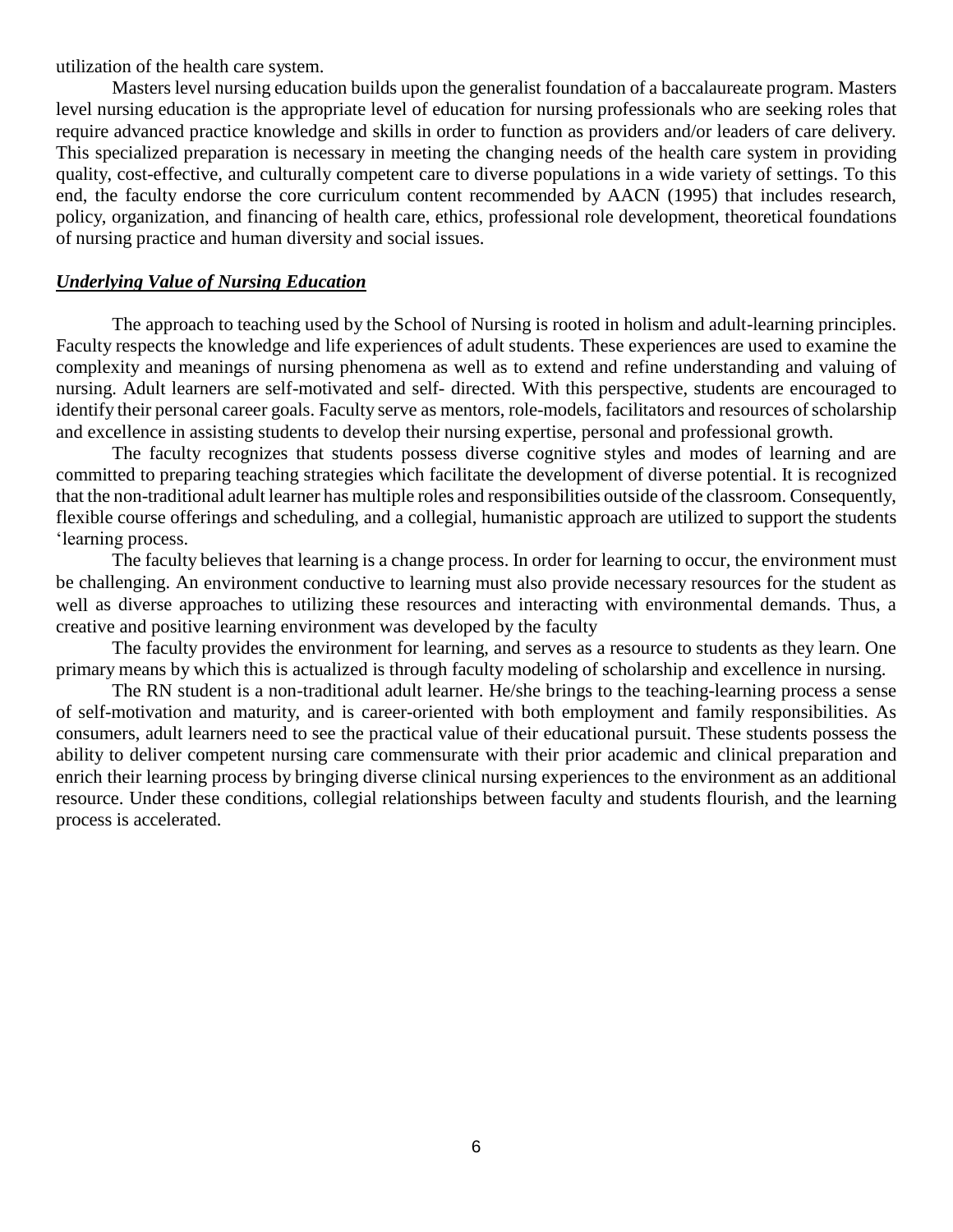# **SELECTED POLICIES FOR THE KEAN UNIVERSITY COMMUNITY**

All Kean University students must adhere to the University's policies and regulations. Important student policies include:

# *Ethics:*

Ethics in professional practice and academia is the policy of Kean University and the School of Nursing that the highest ethical principles be applied in academic endeavors. Therefore, any student who falsifies clinical or classroom work, or presents the work of others, as his/her own will be penalized according to the Academic Integrity Policy as stated in the Nursing Major Handbooks and the Kean University catalogs.

# *For more information on ethics please visit:* <http://www.kean.edu/offices/ethics-office>

# *Academic Integrity Principles and Values*

Kean University is committed to nurturing the growth of intellectual reasoning, academic and professional values, individual ethics and social responsibility in all members of the campus community. Kean University provides academically rigorous undergraduate and graduate programs that adhere to the twin principles of honesty and academic integrity. These principles are essential for ensuring and maintaining excellence in the quality of its academic instructional programs and facilitating the intellectual development of its students, led by the faculty, staff, administration, and Board of Trustees of the University. Therefore, academic dishonesty in any form written or non-written, media or technology - seriously compromises the Kean University mission to provide quality programs and opportunities for the optimum development of all students and employees.

There are five fundamental values that characterize an academic community of integrity (five values itemized below adapted from The Center for Academic Integrity, [\(http://www.academicintegrity.org/icai/home.php\)](http://www.academicintegrity.org/icai/home.php)

- **Honesty.** The quest for truth and knowledge requires intellectual and personal honesty in learning, teaching, research and service.
- Trust. Academic institutions must foster a climate of mutual trust and respect in order to stimulate the free exchange of ideas.
- **Fairness.** All interactions among the members of the Kean University Community should be grounded in clear standards, practices and procedures.
- **Respect.** Learning is acknowledged as a participatory process, and a wide range of opinions and ideas is respected.
- **Responsibility.** A thriving community demands personal accountability on the part of all members and depends upon action in the face of wrongdoing.

Maintaining high standards of academic integrity is the obligation and expectation of all members of the Kean community – students, faculty, staff, administrators and Board of Trustees. It ensures the application of the highest academic standards and principles of conduct, honesty and truth. An individual's work must reflect that person's own efforts and achievements. Any collaboration of effort by an individual or groups of individuals must be acknowledged. Failure to acknowledge such contributions constitutes an act of dishonesty and a misrepresentation of the individual's work. Academic and professional communities are built on ideas. These ideas are debated, investigated, tested, and applied. The evidence of these ideas and the work that stems from them includes, but is not limited to: research data, articles, books, computer programs, art, music, policies, and procedures. Academic and professional communities use this intellectual material to communicate ideas and to expand their body of knowledge. Reputable and respected members of these communities always acknowledge the sources of the material so used.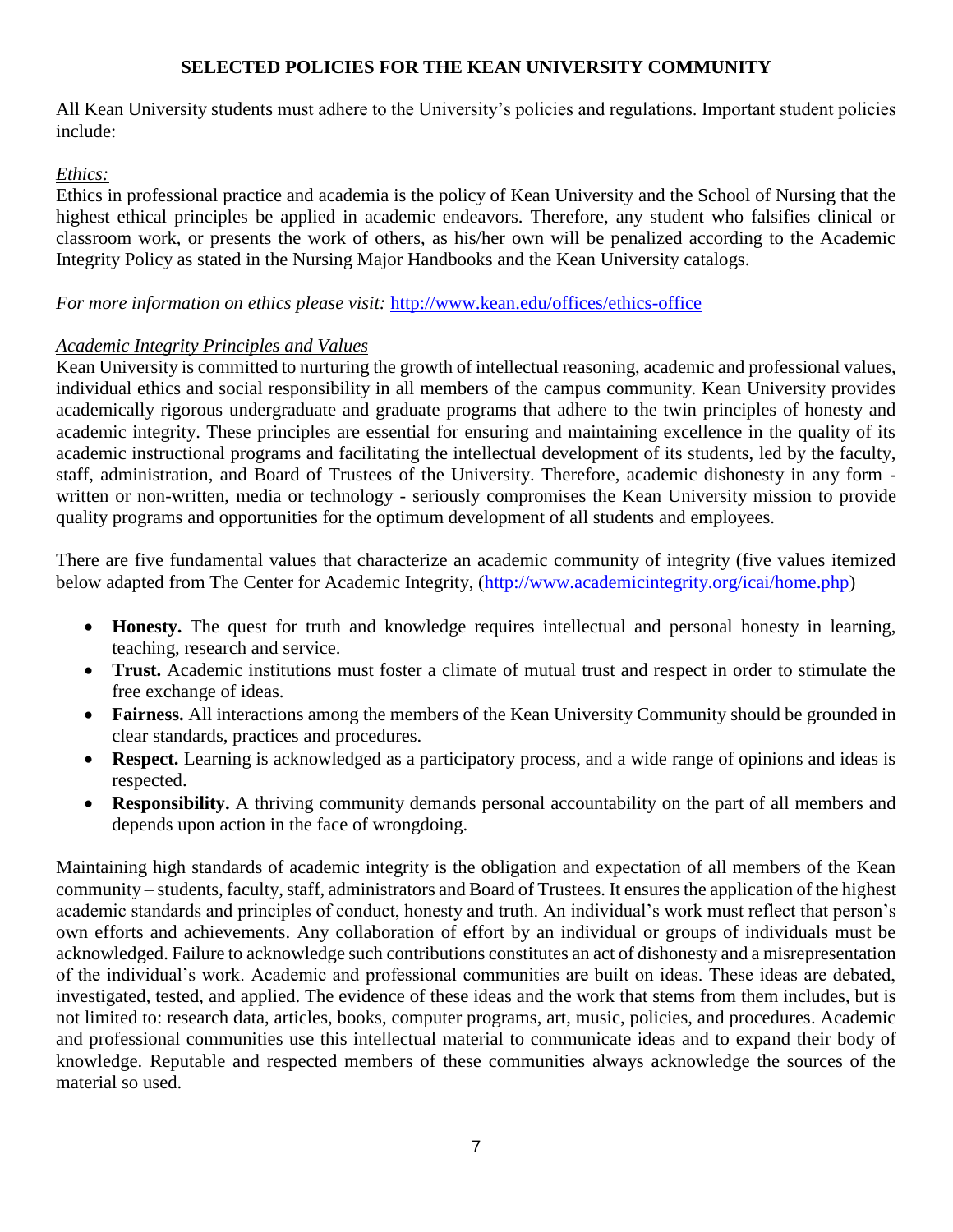At Kean University, the demonstration of academic integrity falls into four categories:

- Mastery of material All members of the Kean community are responsible for the truthful representation of their mastery of content and material on prepared documents or other academic, research or professional exercises.
- Representation of sources All members of the Kean community are responsible for the complete, accurate, specific, and truthful acknowledgement of the work of others, including, but not limited to, their words, ideas, phrases, sentences, or data.
- Truthful submission of work All members of the Kean community are responsible for the truthful representation of data, scholarly or creative works, research, its findings, projects, or other academic, research or professional exercises.
- Access and use of resources All members of the Kean community, shall ensure that they protect their rights to access and use resources and engage only in authorized access and use of copyright of these resources.

*Source: Kean University Academic Integrity policy. View full policy at<http://www.kean.edu/sites/default/files/u8/AcademicIntegrityPolicy.pdf>*

# *Student Code of Conduct*

Kean University is committed to providing a campus environment that is conducive to academic inquiry in the university tradition. Kean is a metropolitan, comprehensive, teaching university that exists to foster inquiry and public discourse. It is also a community. At Kean, student members of the community are expected to abide by certain standards of conduct that form the basis of the Student Code of Conduct [Code] and ensure that their guests and visitors do likewise. These standards are embodied within a set of core values that include integrity, fairness, respect, community, and responsibility. When students fail to adhere to the community standards, appropriate proceedings may be initiated under the Code to address the failure and its consequences.

Kean University students exemplify honesty, integrity, and a respect for truth in all of their dealings. Behavior that demonstrates a lapse of integrity includes, but is not limited to:

- 1. Furnishing false information to any Kean University official, faculty member or office
- 2. Forgery, alteration, or misuse of any Kean University document, record, or instrument of identification
- 3. Tampering with the election of any Kean University registered student organization
- 4. Causing, condoning, or encouraging the completion of any Kean University record, document or form dishonestly
- 5. Initiating a false report or warning of fire, explosion, bomb threat, or other emergency

# *Source: Kean University Student Code of conduct*

*View full code at<http://www.kean.edu/offices/community-standards-and-student-conduct/code-conduct>*

# *Equal Opportunity and Affirmative Action*

Kean University is committed to establishing and maintaining a diverse campus community. Equal opportunity and diversity represent principles which are integrally woven into the University's mission. Kean University is committed to providing equal opportunity in employment and education, as well as equity of conditions for employment and education, to all employees, students and applicants without regard to race, creed, color, national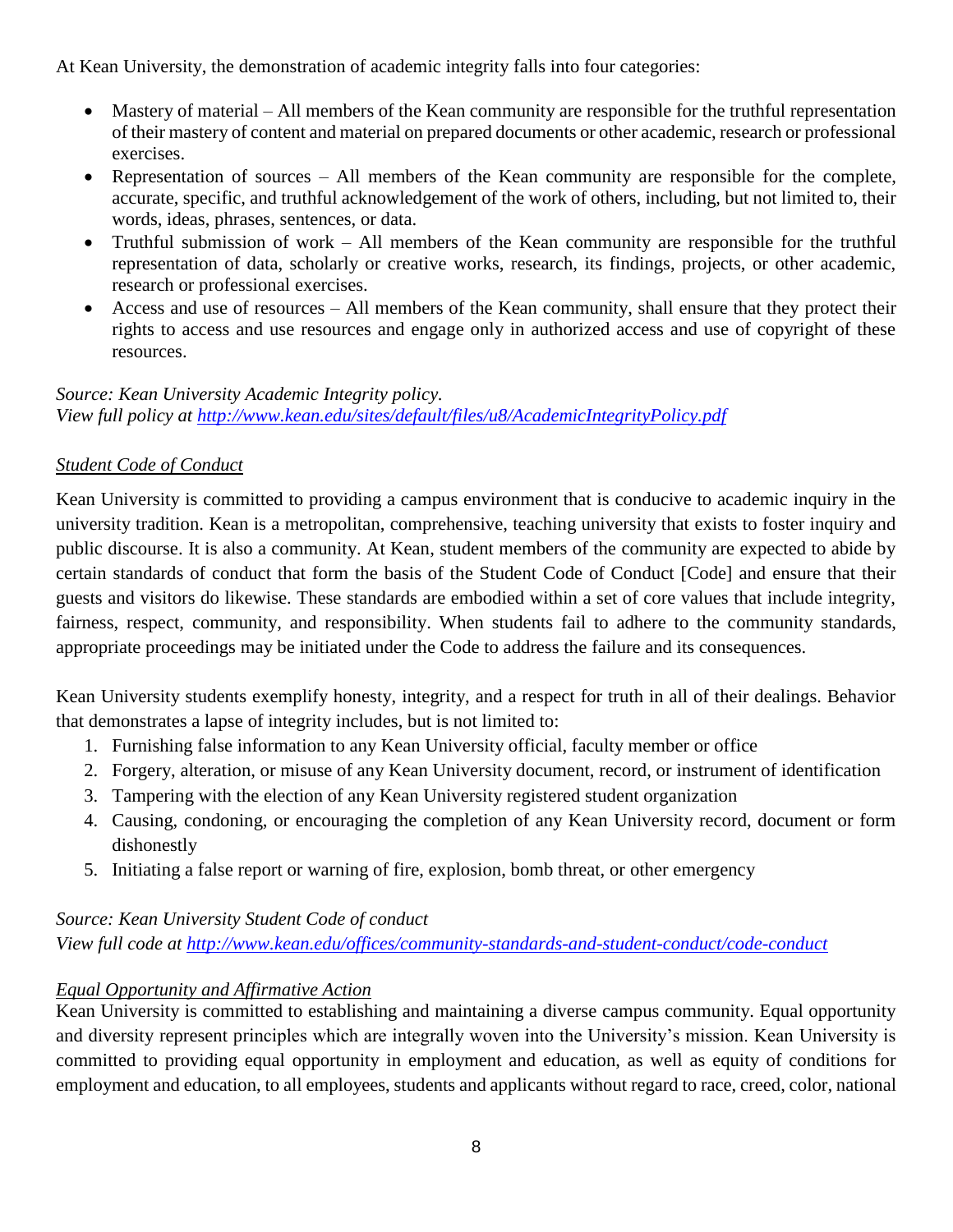origin, nationality, ancestry, age, sex/gender (including pregnancy), marital status, civil union status, domestic partnership status, familial status, religion, affectional or sexual orientation, gender identity or expression, atypical hereditary cellular or blood trait, genetic information, liability for service in the Armed Forces of the United States, or disability. Sexual harassment is a form of unlawful gender discrimination and will not be tolerated.

# *Source: Kean University Office of Affirmative Action Statement*

Equal Opportunity and Nondiscrimination Policies, and Procedures on Discrimination, Discriminatory Harassment and Sexual Harassment are maintained by the Office of *Affirmative Action* these policies govern students and employees of the University. For more information about these policies visit [http://www.kean.edu/offices/affirmative-action.](http://www.kean.edu/offices/affirmative-action)

# *Americans with Disabilities Statement & Non-Discrimination Statement***:**

Kean University is an affirmative action, equal opportunity institution. Students with documented disabilities who may need special instructional accommodations or who may need special arrangements in the event of an evacuation should notify the instructor as soon as possible, no later than the second week of the term. Students may contact the Office of Disability Services in Downs Hall Room 122 or call 908-737-4910 to discuss special needs.

Disability Services is available for students with a primary disability of Learning Disabilities (LD) or Attention Deficit Disorder (ADD/ADHD). *Counseling and Disability Services*: <http://www.kean.edu/offices/disability-services>

# *Title IX*

Title IX of the Education Amendments of 1972 (Title IX) prohibit discrimination on the basis of sex in education programs or activities. Sexual harassment in any form will not be tolerated at Kean University. Sexual harassment by students should be reported to the Office of Affirmative Action Programs, Office of the Vice President for Student Affairs or the Office of Community Standards and Student Conduct immediately. Information about the University's Sexual Misconduct Policy may be found at the following: <https://www.kean.edu/offices/policies/sexual-misconduct-policy>

# *Kean University Non-Discrimination Policy:*

Kean University is an affirmative action, equal opportunity institution.

# *Access to Education Records*

Information from student educational records may be shared within the University by those officials with a "legitimate educational interest" (as defined in this document) in such information. Information from records, files and data directly related to student shall not be disclosed by any means to individuals or agencies outside the University without the written consent of the student, except in response to directory information or to a subpoena or court order, or in those cases of specifically designated educational and governmental officials as required by FERPA.

For more information visit<http://www.kean.edu/policies/access-educational-records> *Academic Probation and Dismissal*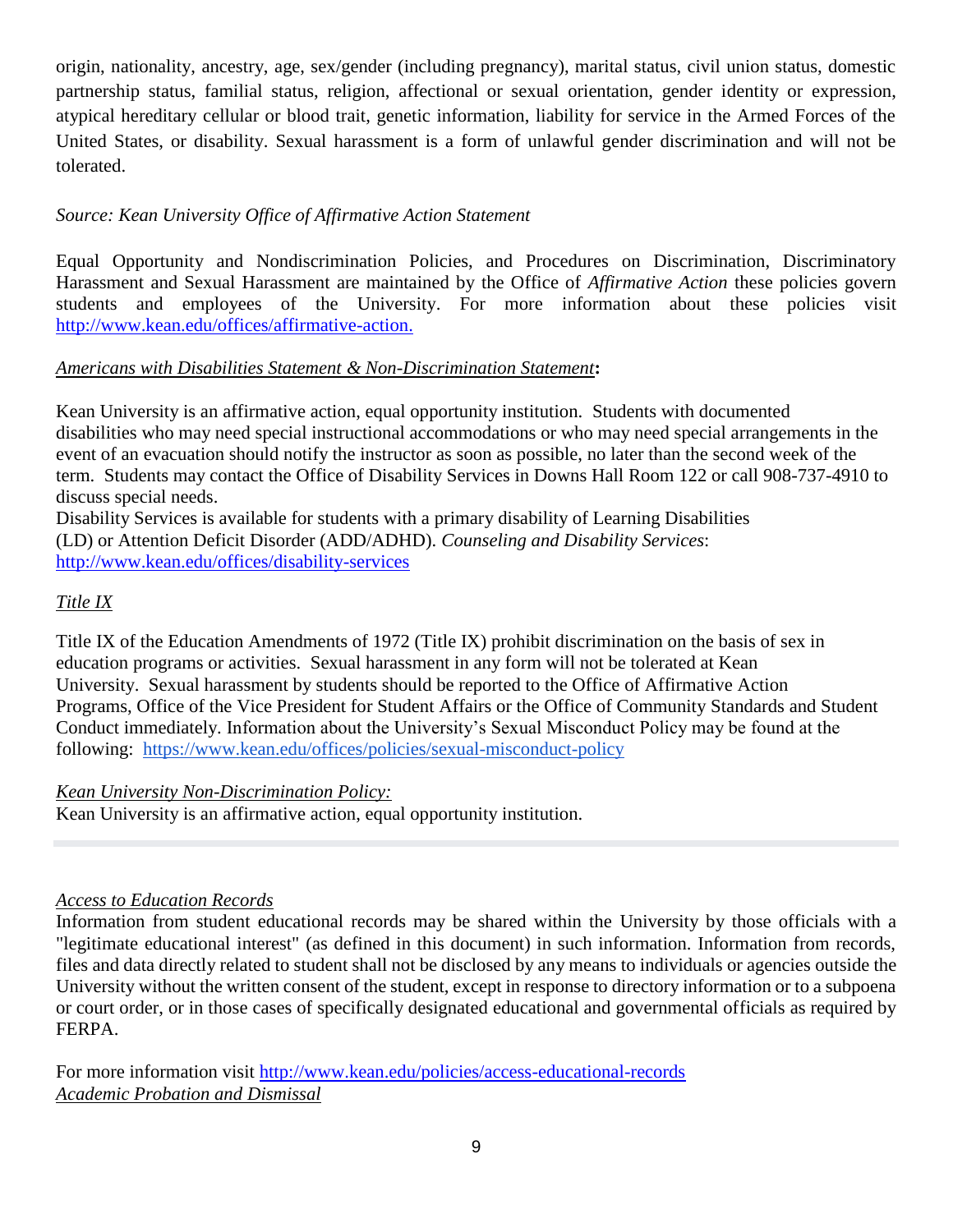The School of Nursing follows the overall policy of the University in regards to academic probation and dismissal.

Matriculated students earning a cumulative grade point average of less than 2.0 are subject to academic probation. A cumulative average that would place a student on academic probation for the third time makes the student subject to dismissal from the University.

#### **Notification of Academic Dismissal**

Academic dismissal decisions are made after each academic year (after the conclusion of the spring semester). Students dismissed from the University are notified by certified letter from the appropriate college dean. Nursing students are notified by the Nathan Weiss Graduate College and Dean. (Also see Reinstatement After Academic Dismal section).

Source: 2018-2019 Undergraduate Catalog

#### *Attendance Policy*

Attendance is expected in all courses. Attendance will be a component of the grade of any course if so stated in the syllabus. Students are responsible for informing the instructor in advance or in a timely manner of the reasons for their absence. Instructors in consultation with their executive directors/department chairs are expected to respect University practices and policies regarding what counts as an excused absence. Typically excused absences include illness, bereavement or religious observances.

Serious tardiness may be dealt with at the discretion of the instructor. Observance of a religious holiday is to be considered an excused absence from class for any student. If a student misses a scheduled examination or other announced assignment because of observance of a religious holiday, the student and instructor shall agree upon a mutually convenient time as an alternate date for completion of the assignment.

Source: 2018- 2019 Undergraduate Catalog

#### *Grade Grievances*

If a student believes that he or she has not been graded fairly in a course, it is the student's right to initiate a grade grievance. A formal process exists for the resolution of such problems.

The overall guidelines are basically uniform from academic program to academic program, with each free to develop specific procedures within these guidelines. Requests for reconsideration of a grade must be brought to the faculty member as soon as possible after the conclusion of the course and no later than the end of the eighth week of the subsequent fall or spring semester. The steps in the process are outlined below; it is understood that if a satisfactory resolution is reached at any level, the process ends. If at a given step either party is dissatisfied with the proposed resolution, the dissatisfied party may request reconsideration to the next level. Decisions by the college dean are final, with no provision for further appeal beyond that point.

- 1. The student meets with the faculty member to request information about the faculty member's grading decision or evaluative judgment. If after receiving an explanation from the faculty member, the student remains dissatisfied, he or she may request reconsideration of the grade by the department chairperson/executive director/designee.
- 2. The student meets with the department chairperson/executive director/designee to discuss the assigned grade. The chairperson/ executive director may choose to intervene directly at this point and attempt to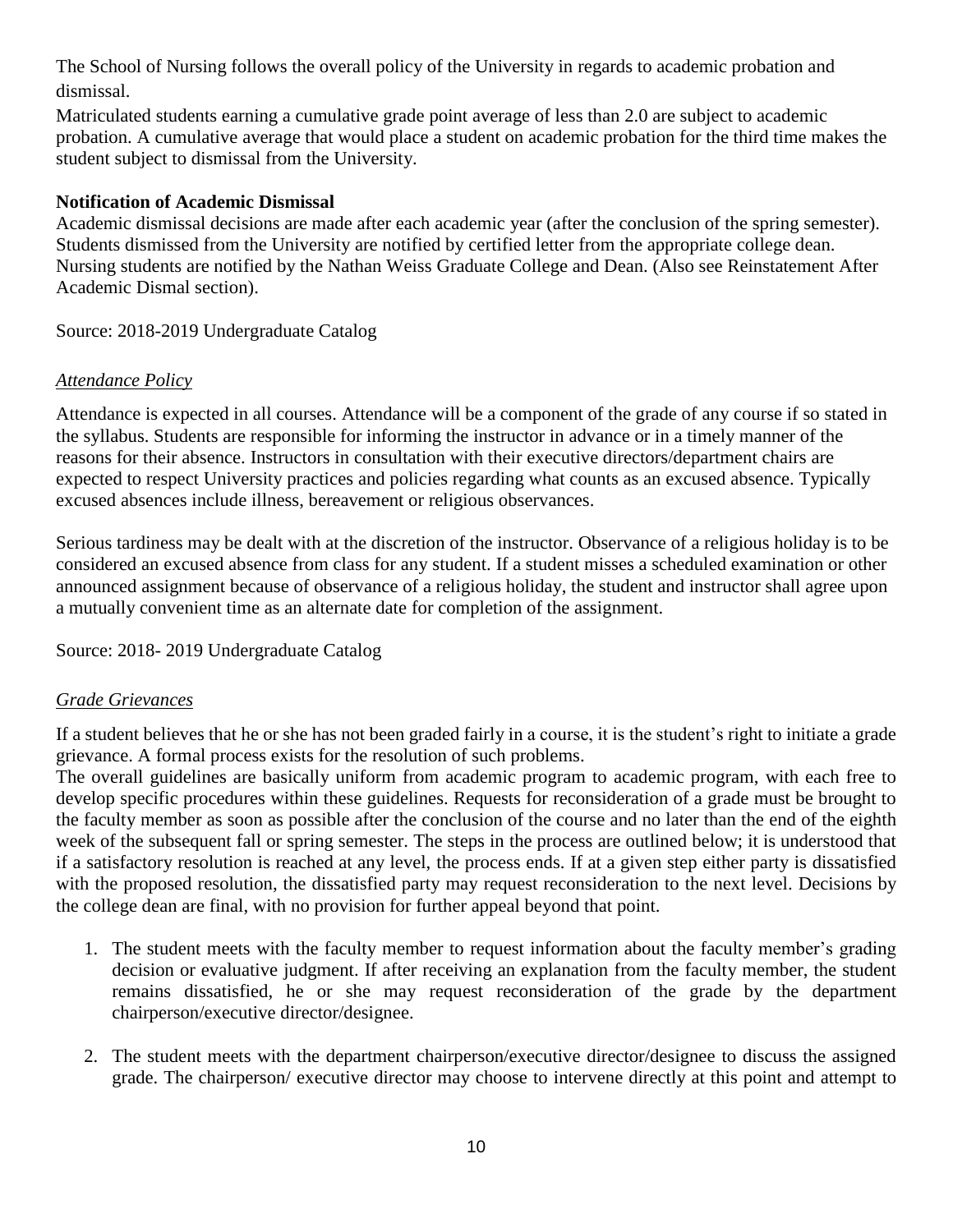seek a resolution or may decide to refer the question to the academic program's grievance committee and convene the committee in accordance with the program's policies and procedures.

- 3. The academic program's grievance committee, comprising faculty members and at least one student, hears the grievance. The committee determines (in accordance with prevailing program practices and the specifics of the particular grievance) a procedure to follow. Both the student and faculty member might be asked to submit materials in writing, and both might be invited or required to appear before the committee. The committee may schedule these meetings so that the parties appear separately or together. Additional information may be requested by the committee as needed.
- 4. The grievance committee makes a determination and notifies the student and faculty member in writing of its decision.
- 5. If the decision of the grievance committee is not acceptable to either of the parties involved or if implementation of the decision requires the attention of the college dean, the grievance is brought to the dean for resolution and all relevant materials are forwarded to the dean's office.
- 6. The final grade must be submitted to the Office of the Registrar before the baccalaureate degree is posted. Once the degree has been posted, the academic record is frozen and no changes are permitted.

#### Source: 2018-2019 Undergraduate Catalog

#### *Graduation Requirements - Baccalaureate Degree Requirements*

The baccalaureate degree is conferred by the authority of the Kean University Board of

Trustees. To qualify, a student must be fully enrolled in a major program at Kean, and complete that program with a minimum of 120 semester hours of credit. A minimum of 32 degree credits, including one-half of the major requirements, must be earned at Kean. A maximum of 66 credits will be transferred at the lower division (1000/2000 level taken at four-year institutions combined with all credits taken at two-year/county colleges/community colleges). All credits transferred between 66 and the maximum of 92 total credits must be at the upper division (3000/4000 or junior/senior level) taken at a four-year institution. For more information see *Policies on Transfer Credit.*

All major courses in any program require a minimum grade of "C" to be counted toward the fulfillment of that requirement (some programs have higher grade requirements). Courses initially completed at a grade of "D" and repeated according to the policy do not earn duplicate credit toward overall degree requirements. General Education courses (other than ENG 1030) and free electives unless specifically designated by the major earn credit towards the degree with a "D" grade or better. ENG 1030 requires a grade of "C" or better. Some major programs do require grades higher than "C", and retaking the course does not earn duplicate credit toward the degree.

No course can fulfill both a major and a General Education requirement. In order to graduate, all students must successfully complete either GE 1000 (Transition to Kean) or GE 3000 (Transfer Transitions) at Kean University. Except in the case of specifically approved academic programs, no more than 40 semester hours in a major field will count toward the total credits for graduation.

Degree requirements must be completed within 10 years from the date of matriculation. Extension of time may be considered upon written request by the student to the appropriate college dean.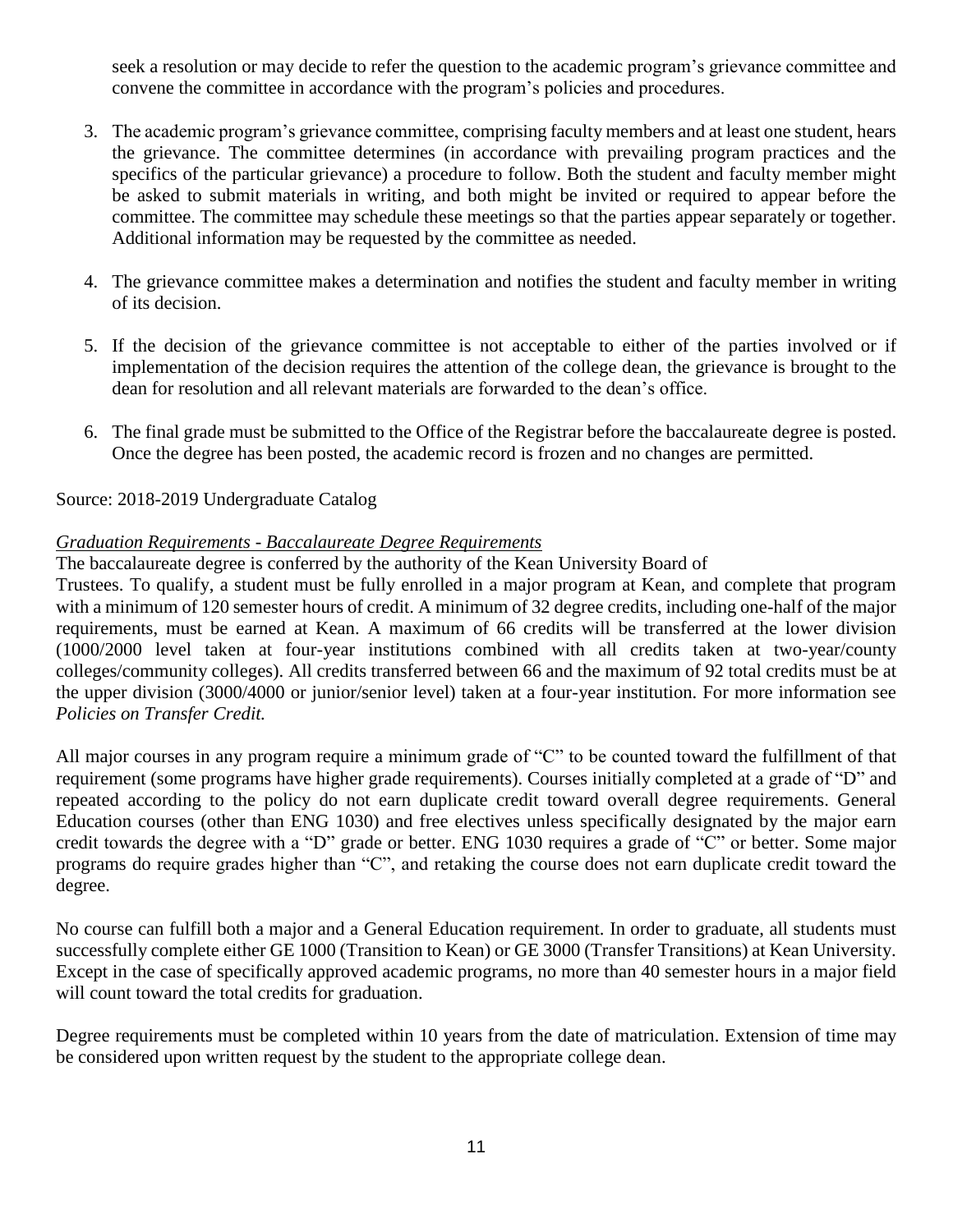A 2.0 cumulative grade point average (GPA) is required for graduation, although some majors require a higher GPA. For students in teacher preparation majors, a 3.00 cumulative GPA is required for certification, effective beginning catalog year 2012-2013.

Kean does not authorize granting two baccalaureate degrees simultaneously. Students may pursue a double major which will appear on their academic transcript, but only one baccalaureate degree will be issued. After graduation, students have the option of pursing a second baccalaureate degree.

Candidates for New Jersey teacher certification must pass the Professional Assessment for Beginning Teachers (PRAXIS II) in the appropriate field.

The following outlines the degree completion requirements to participate in the graduation ceremony. Only students who have graduated in January or will graduate by May or August in the year of the May ceremony will be eligible to pick up a cap and gown and walk in this ceremony.

January - all coursework must be completed by the end of the current fall semester.

May - all coursework must be completed by the end of the current spring semester.

August - all coursework must be completed by the end of the current second summer session.

All requirements including outstanding transfer credits, waivers, CLEP, life experience credits, incomplete grades, change of grades and grade recalculations must be received by the Registrar's Office within two weeks of the graduation dates, for January, May and August.

Failure to submit all requirements by the end of this two-week time period may result in postponing graduation to the next graduation date.

Source: 2018-2019 Undergraduate Catalog

#### *Application for Baccalaureate Degree*

All students entering their senior year with 82 (students not considered seniors until 90 credits are earned) or more credits earned are notified of eligibility to apply for graduation.

Students are provided with information related to filing for the degree and graduation application deadlines from the Office of the Registrar.

#### *Graduating with Honors*

Students graduating with a cumulative grade point average of 3.45 or better, and who have completed a minimum of 45 semester hours at Kean (excluding credits earned on a Pass/Fail or a Satisfactory/Unsatisfactory basis) by the end of the first semester of their senior year are recognized with anticipated honors. Any candidate with a grade of "Incomplete" cannot be considered eligible for honors until the grade has been changed. The actual honors designation will appear on both the diploma and the final transcript.

Designations are as follows: Average of 3.85-4.00 Summa cum laude Average of 3.65-3.84 Magna cum laude Average of 3.45-3.64 Cum laude

Students enrolled in Kean Ocean programs that do not offer the full 45 credits (which cannot include credits earned on a Pass/Fail or a Satisfactory/Unsatisfactory basis) at the Ocean County College location may request to substitute transfer courses with permission from their faculty advisor and as approved by the College Dean. Grades earned for the substituted courses will be used to determine honors eligibility (to satisfy the 45-credit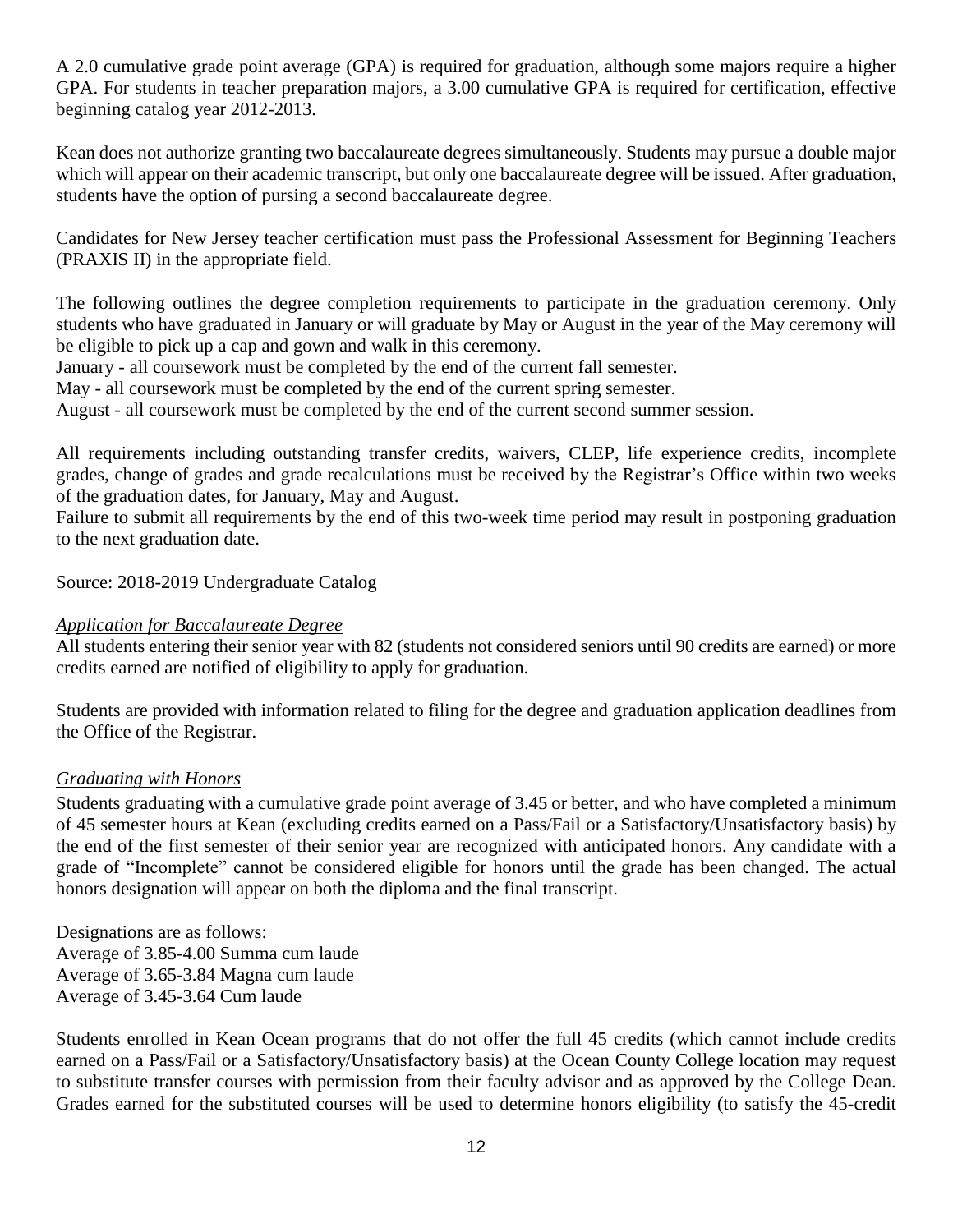requirement), but will not be included in the final cumulative grade point average or final honors designation. The final cumulative grade point average will be determined by credits and grades earned at Kean University (Kean Ocean) only.

Academic honors are awarded based upon completion of the final semester. In order to participate in the Commencement Ceremony with honors and be eligible to receive a gold tassel, the above requirements must be met by the end of the first semester of senior year (usually fall semester or end of winter break semester following fall semester).

# *Sigma Theta Tau:*

Honor Society of Nursing. Students are invited to join the honor society based on the eligibility requirements outlined below:

- Completion of half of the nursing curriculum.
- Achieve academic excellence.
	- $\circ$  For universities/institutions of higher education that use a 4.0 grade point average system to measure academic achievement, baccalaureate students must have a cumulative grade point average (GPA) of at least 3.0. GPAs should be computed according to the policies of the university.
- Rank in the top 35% of the graduating class.
- Meet the expectation of academic integrity.

#### *Open Educational Resources:*

Open Educational Resources (OER) is an online resource for students to have access to textbooks online for free, or at a reduced price. For more information, please see the Nancy Thompson Library Learning Commons: <http://libguides.kean.edu/OER>

# **SCHOOL OF NURSING ADVISEMENT, REGISTRATION AND CLINICAL INFORMATION**

# *Academic Advisement*

Nursing students are advised by full time faculty members. Each semester students communicate with their academic advisor prior to registering for classes to discuss any questions or concerns and to review course offerings. Faculty advisors are many times, your first source of communication and information, share with them any accomplishments and concerns about the program. Student should arrange meeting times with their academic advisors, students should not walk in without a previously arranged appointment with the faculty advisor.

# *Blackboard System*

Black board (Bb) is a virtual learning environment and course management system developed by Blackboard Inc. Kean University uses Black Board for all its courses, especially the online courses. The School of Nursing communicates with all students via its student Black board account. All students have access to Bb. To log in go to the university main website and click on the (Bb) icon at the bottom of the page. Log in by using your user ID (same as email account) and password (same as email account). If you have any questions, please contact OCIS at 908-737-6000 or [support@kean.edu.](mailto:support@kean.edu)

*Professors inform all students if Blackboard is going to be used for in person courses*.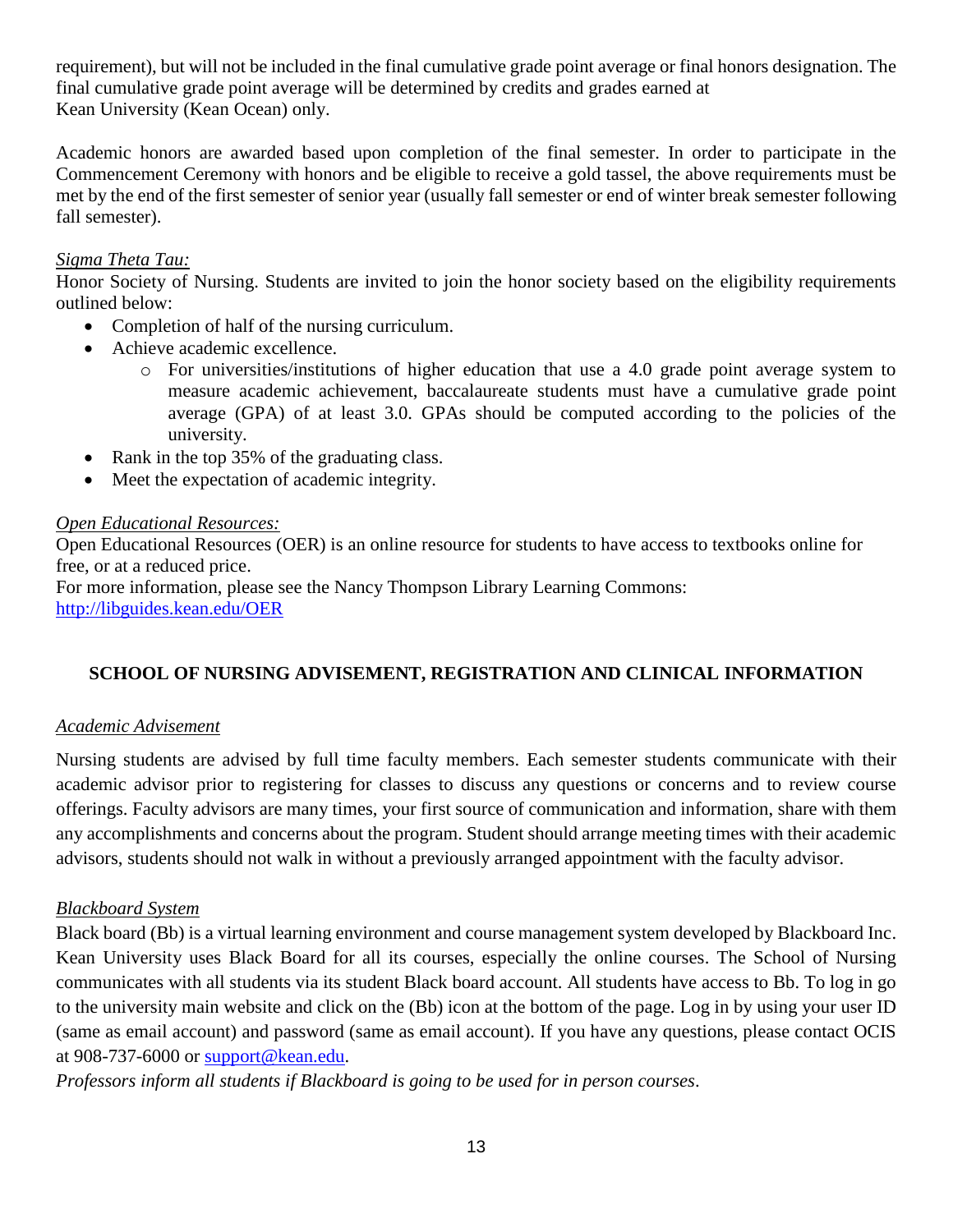## *Inclement weather policy*

Students are strongly encouraged to register for the University's emergency notification system [\(http://www.kean.edu/campusalert\)](http://www.kean.edu/campusalert) in order to be informed of campus emergencies, weather notices, and other announcements. Kean Ocean students would sign up via the following link: <https://ocean.sendwordnow.com/LicensePage.aspx>

Students need to follow campus/site's main websites for closures and delayed openings; E.g. Kean, Ocean County and Raritan Valley. In the case of a delayed opening, a professor may opt to cancel his/her class by notifying students via email.

#### *Grading*

A minimum grade of a C is required for all nursing, and additional required courses.

Numerical scores are converted to letter grades using the following scale:

| 94 - 100  | A     | $76 - 79$<br>$($ +       |
|-----------|-------|--------------------------|
| $90 - 93$ | $A -$ | $70 - 75$<br>$\mathbf C$ |
| $87 - 89$ | $B+$  | $60 - 69$<br>Ð           |
| $83 - 86$ | R     | 59 and bellow F          |
| $80 - 82$ | R-    |                          |

| Grade          | <b>Grade Points</b> |
|----------------|---------------------|
| A              | 4.0                 |
| A-             | 3.7                 |
| $B+$           | 3.3                 |
| B              | 3.0                 |
| $B-$           | 2.7                 |
| $C+$           | 2.3                 |
| $\overline{C}$ | 2.0                 |
| $\overline{F}$ | 0.0                 |
| IN             | 0                   |
| AF             | 0                   |
| W/WD           | 0                   |
| NC             | 0                   |

# *E-mail Accounts*

Upon admissions, all Kean University students are assigned an e-mail account. This email account will be the only email used by the University and the School to communicate any information. Faculty members will contact you via this email address. Your Kean email is also used to log into your Black Board (Bb).

Questions regarding your email account can be directed to the Office of Computer and Information Services at 908-737-6000, [http://www.kean.edu/KU/Computer-and-Information-Services.](http://www.kean.edu/KU/Computer-and-Information-Services)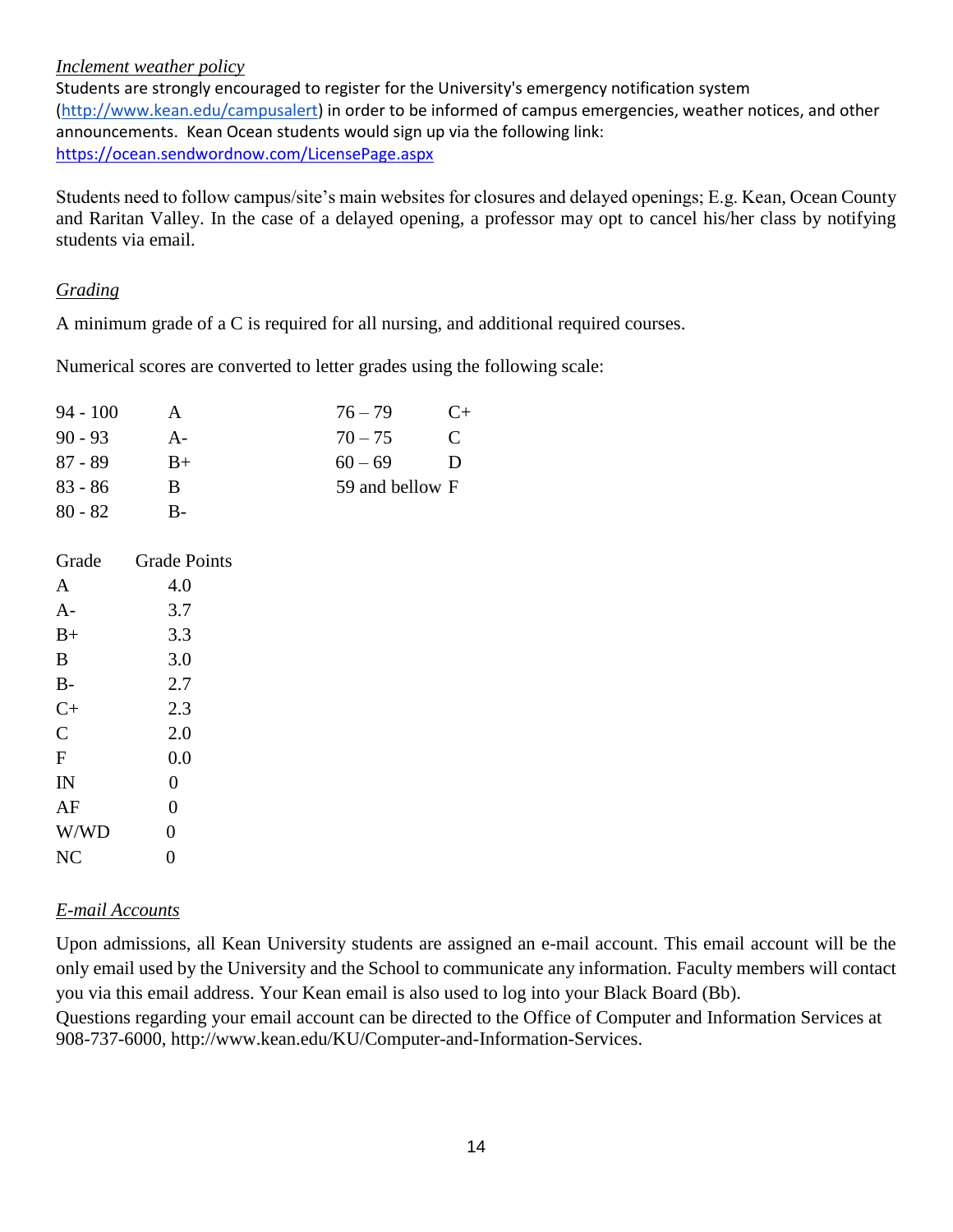# *Kean Online Student Course Policy*

All online students are required to read and understand the Kean Online Student Course Policy, which is found on Blackboard under policies and procedures.

*Note: students need to log in to their backboard accounts and access the course for which they have registered to have access to the Online Student Course Policy.*

#### *Attestation Form*

All students admitted to the RN-BSN program must read, sign, and submit an attestation form indicating:

1. They have read the student handbook and University catalog

2. Aware of the nursing requirement for clinical and comply with initiating and updating their Castlbranch as required

3. Complete and sign the Major-Minor Status Change form

See Copy of Attestation Form [HERE](file:///C:/Users/Donette/Desktop/KEAN%20UNIVERSITY%20SCHOOL%20OF%20NURSING%20ATTESTATION%20FORM.docx)

# *Clinical Placement Guidelines and Responsibilities*

Many variables must be considered in matching clinical sites and students. For example, the availability of placement opportunities at clinical sites obviously is an important factor, as are the prior experiences and needs of a particular student and other students in the program. Students are not permitted to contact a clinical site or a preceptor about a clinical placement unless they have the prior approval of the Course Instructor to do so.

Before students are permitted to commence a clinical placement, they must fulfill the nursing requirements in Castlebranch and complete the health clearance process (valid for 1 year), background check (required every year), drug screening, mandatory training (if applicable), and have an updated CPR card, and RN license on file (CPR certification must be with American Heart Association for healthcare worker). Some clinical institutions may require additional screening (students are responsible for assuring compliance with all institutional requirements). *Students will not be considered for a clinical placement until they have satisfied these requisites.*

Ordinarily, once a student accepts a clinical placement, changes in the placement will not be made. A student who does not complete all of the clinical hours required of a placement will not receive credit for that clinical placement and will receive a grade of an IN (Incomplete).

For more information about clinical, visit the school of nursing website: <https://www.kean.edu/nursing>

For information about Castlebranch visit: [www.castlebranch.com](http://www.castlebranch.com/)

A conflict of interest can arise if a student has a familial, social, or long term professional relationship with a person who would have direct supervision of the student during the clinical placement, grade the student or participate in the grading process. Students have the responsibility of disclosing to the course instructor, and program coordinator in which they are enrolled that any actual or potential conflict of interest. The course instructor will discuss with the program coordinator will assess the circumstances and determine whether there is an actual conflict of interest. If the Clinical Coordinator finds that the clinical placement would cause an actual conflict of interest, the student will not be permitted to start that clinical placement, and school of nursing will undertake reasonable efforts to identify another clinical placement for the student.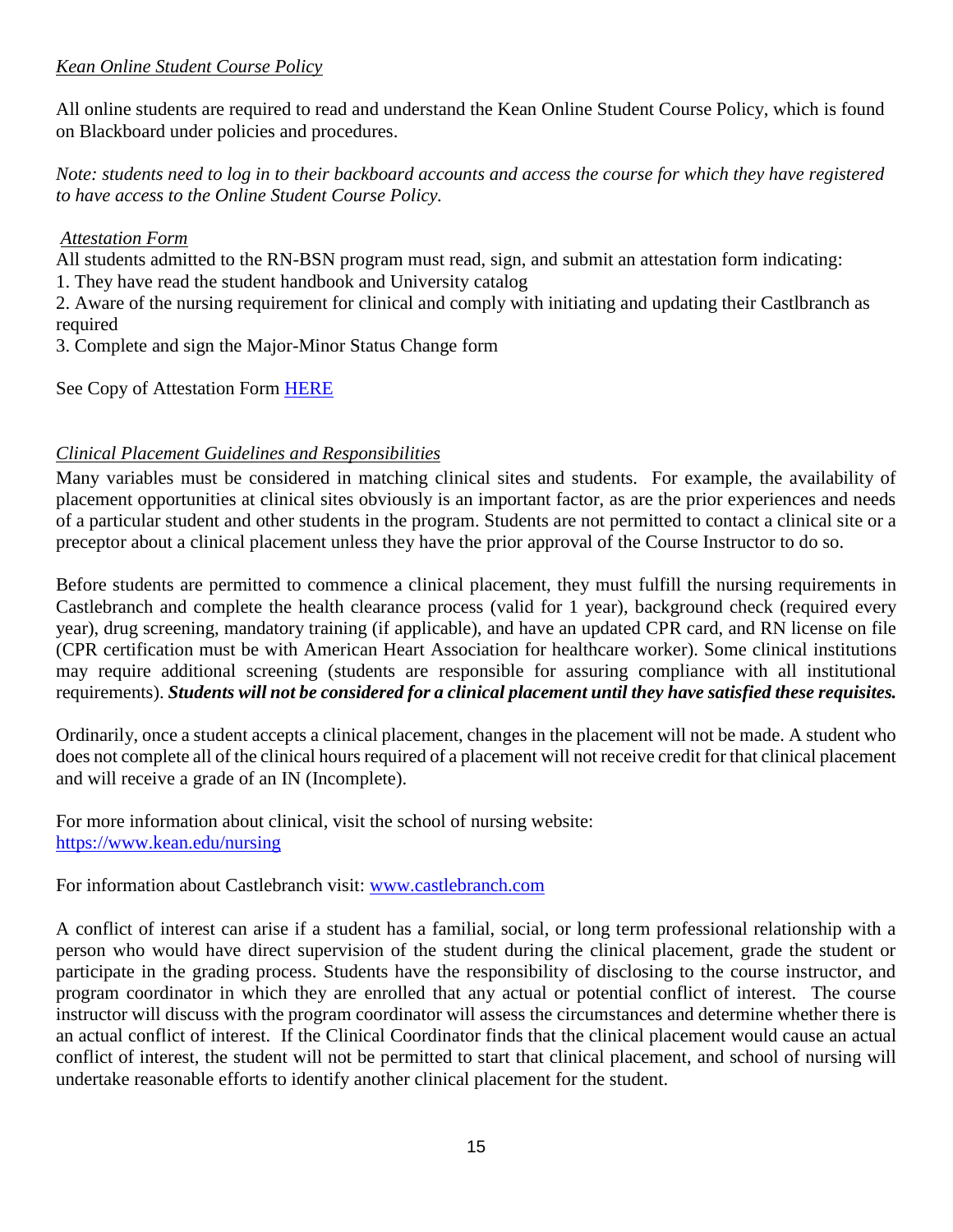Engaging in clinical experiences outside of the university, professional attire is required. All students should wear their Kean University name badges at all times. Lab coats and/or clinical scrubs (contingent upon agency requirements) are required of all students.

All clinical documentation should be submitted prior to clinical, including:

- Malpractice insurance
- PPD
- Drug test
- Certified background check
- Annual health physical
- Immunizations with titers, including flu and Tdap where appropriate
- New Jersey Registered Nurse license verification
- Valid CPR certification (From American Heart Association)

Other clinical requirements may vary according to individual agencies and clinical affiliates. Please review course syllabi for information about clinical requirements.

# *Student Responsibilities:*

- 1. Contact preceptor prior to beginning clinical practicum to:
	- a. Determine the schedule/availability of the preceptor and discuss all scheduling issues (for examples vacations, number of hours per week)
	- b. Determine any unknown issues/problems about clinical site and/or preceptor and report immediately to Course Instructor
- 2. Understand and practice within the scope of nursing practice as regulated by the Nurse Practice Act in the state where clinical experiences will be completed.
- 3. Discuss goal, objectives (from course and personal), and assignments according to the syllabus for fulfilling the clinical requirements with the faculty and preceptor.
- 4. Provide written documentation of educational and clinical experiences and assignments (on time) that meet goals and objectives according to the course syllabi.
- 5. Maintain a professional relationship with preceptor and faculty.
- 6. Provide written evidence of self-evaluation of clinical performance and the attainment of learning objectives.
- 7. Assume responsibility for individual learning needs through assessment of own strengths and limitations.
- 8. Report to preceptor and faculty immediately if unable to meet clinical experience commitment.
- 9. Communicate to the preceptor and faculty immediately about any issues that may arise during the clinical experience.
- 10. Participate in the clinical evaluation process with preceptor and faculty.

# *Weather Related Clinical Problems*

Please make sure to sign-up for the University Mass Notification System on Kean University website:

Clinical/laboratory experiences only run when the University is holding classes. If the University closes for the day, no experiences are held. If a delayed opening starts after the clinical/lab is scheduled to begin, the experience is cancelled. If clinical/lab has already begun, and an early closure is identified, students should leave at the time of closure (providing it is safe to do so).

Students will not need to use the make-up day for a weather-related cancellation. Evaluating the educational impact of multiple closures on the same day, will be resolved by the Executive Director's/Dean's Office.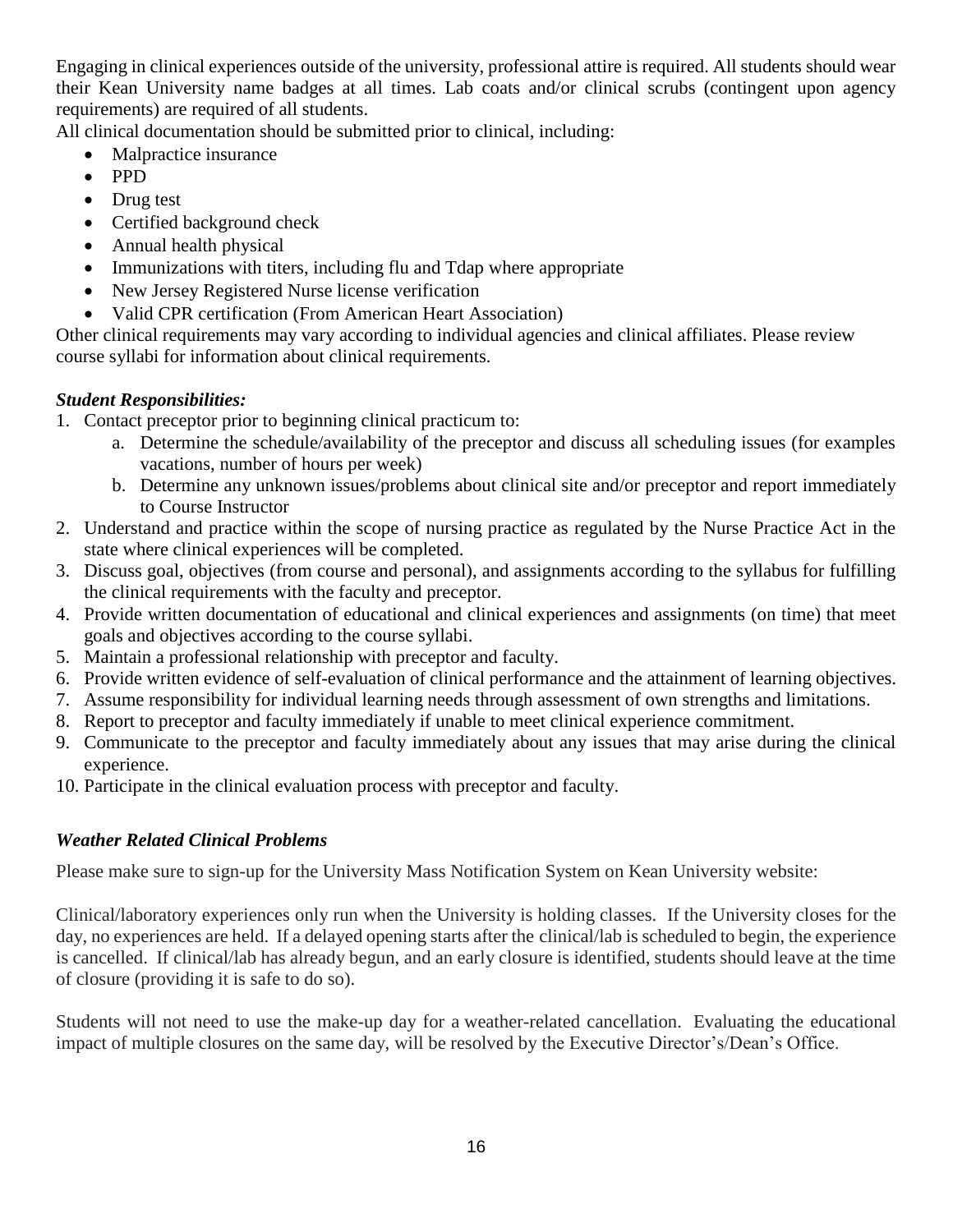# *Professional Associations and Conferences*

Students are strongly recommended to join professional associations. Nursing 4400, Professional Nursing Leadership, requires attendance to one Professional Conference (students are guided by instructors in the selection).

# *Current RN License Requirement*

All students are required to maintain current New Jersey State Registered Nurse license while in the program. All students must provide proof of verification of license to the Office of Admissions and the School of Nursing. No student will be allowed to register for clinical coursework without this document.

# *Registration Information*

Registration occurs every fall, winter, spring and summer. In order to ensure a smooth registration process, please use the following steps as a guide:

Steps for Registration:

- 1. Confirm your registration eligibility date. Please be sure to check the [fall](http://www.kean.edu/sites/default/files/registrar/System%20Availability_Fall%202017%20033017.pdf) and [summer](http://www.kean.edu/sites/default/files/registrar/System%20Availability_Summer%202017%20040317.pdf) System Availability charts to confirm the specific date you are eligible to register. \*Non-matriculated students must fill out a [Request for Registration Eligibility Form](https://keanu.formstack.com/forms/registrationeligibilityform) in order to register for courses.
- 2. Resolve any pending holds. Holds will restrict your access to registration. To view any current holds, log into your [Kean](http://webreg.kean.edu/) Wise account and click the "Student Restrictions" link under the "Academic Profile" menu.
- 3. Meet with your Academic Advisor. All undergraduate students must meet with their academic advisor and have advisement holds removed prior to registering. Students with academic advisement holds are unable to register.
- 4. Sign the Financial Obligations Agreement. Log into your [KeanWise](http://webreg.kean.edu/) account to sign the [Financial](http://www.kean.edu/offices/student-accounting/financial-agreement-obligation)  [Obligations Agreement](http://www.kean.edu/offices/student-accounting/financial-agreement-obligation) located under the "Student Menu" tab. This must be completed prior to registering.
- 5. Search and register for sections. Register for courses by searching [KeanWise](http://webreg.kean.edu/) for open sections. We encourage you to register as early as possible as courses have limited capacities and are filled on a firstcome, first-serve basis.
- 6. Pay your tuition and fees. Be sure to fulfill all financial obligations on your account. Students must have enough Financial Aid or scholarship awards to cover all balances, pay in full, or enroll in a payment plan. Additional information is available in your Student Account Suite located on [KeanWise.](https://webreg.kean.edu/WebAdvisor/WebAdvisor?TYPE=M&PID=CORE-WBMAIN&TOKENIDX=3268090617)

Information extracted from:<http://www.kean.edu/offices/registrar/registration-information>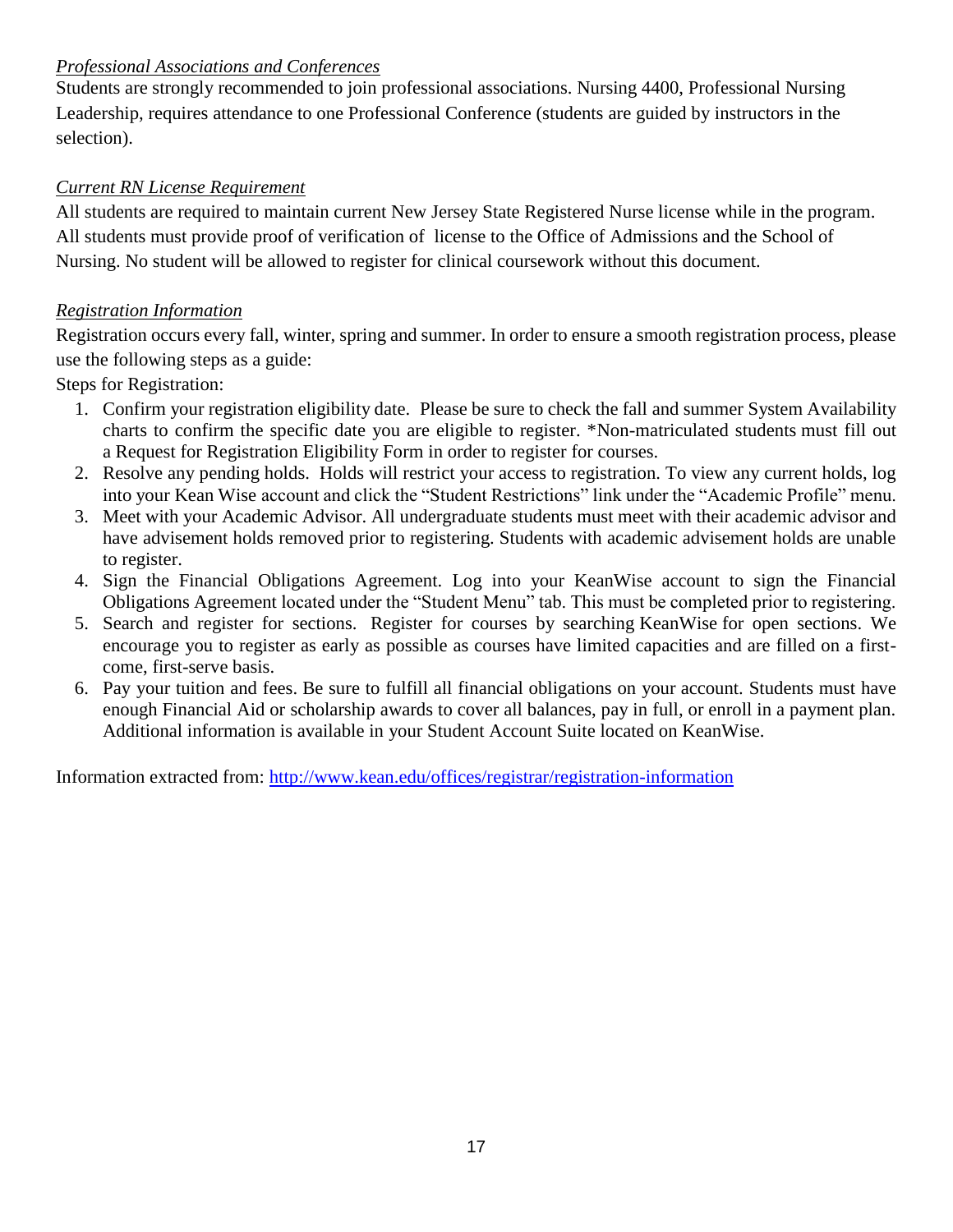#### **RN-TO-BSN PROGRAM**

The program is composed of 120 credits that include 33 credits of General Education courses, 22 credits of Additional Required courses, and 31 credits in Nursing. In addition, there are 4 credits of required free electives. These courses constitute the major in nursing at Kean and can be completed by most full-time students in four semesters. Most part-time students complete the program in three to four years.

#### General Education requirements (33 credits)

Thirty three (33) credits in general education courses are required for graduation. General Education requirements are divided into Foundation Requirements (13 credits), Humanities (6 credits), Social Sciences (6 credits) and Science and Mathematics (8 credits).

Additional Required Courses (22 Credits) PHIL 1100 - Introduction to Philosophy SOC 1000 – Introduction to Sociology CPS 1032 – Microcomputer Apps BIO 2305 - Medical Microbiology PSY 3110 - Life-Span Development Psychology HED 3200 – Holistic Health

#### Nursing Courses (31 Credits)

A total of nine nursing courses make up the upper division nursing core. Four have a clinical component, and five are lecture/seminar courses.

Electives (4 Credits) Additional coursework selected by the student.

The RN-to-BSN program at Kean University's School of Nursing is accredited by the Accreditation Commission for Education in Nursing (ACEN). The most recent accreditation by ACEN was 2017 and is valid through 2025.

For information on accreditation, you can contact: Accreditation Commission for Education in Nursing (ACEN) 3343 Peachtree Road, Suite 850 Atlanta, GA 30326 404-975-5000 [www.acenursing.org](http://www.acenursing.org/) 

New Jersey State Board of Nursing PO Box 45010 Newark, NJ 07101 (973) 504-6430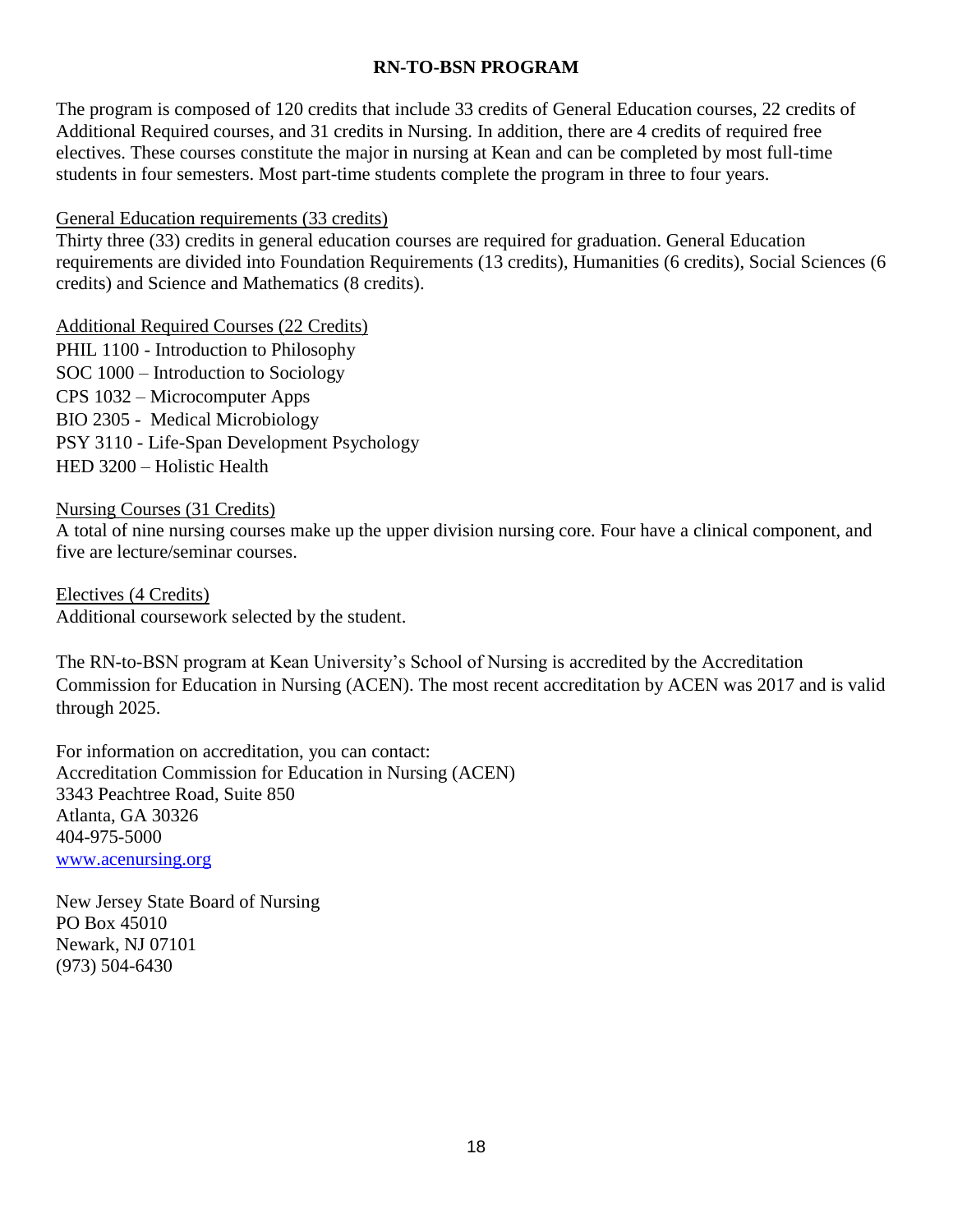# **BSN COURSE DESCRIPTIONS**

**NURS 3000 Conceptual Foundations in Nursing (3 credits):** A comprehensive exploration of historical and contemporary nursing and related knowledge, including systems, the metaparadigm, philosophies, conceptual models, middle and grand theories as fundamentals of nursing practice.

**NURS 3015 Health Assessment (3 credits, lab course):** Introduction to holistic health assessment and physical examination. Comprehensive health assessment to include physiological, psychosocial with an emphasis on social determinants of health, cultural, developmental, nutritional, genetic and mental status assessment. Focus is on data gathering techniques, therapeutic communication skills, and use of a body systems approach to physical examination. Documentation of findings and use of the nursing process will facilitate clinical decision making in designing client-centered health promotion, risk reduction, and disease prevention activities.

**NURS 3020 Foundations of Transcultural Care (3 credits):** An introduction to concepts and theories relevant to healthcare for diverse populations. Diversity is examined relative to social organization, role and expectations, communication patterns and values/ beliefs underlying health-illness behaviors between Western and non-Western cultures. Emphasis on development of knowledge and skills in culturally congruent communication and cultural assessment. Comparative approach to global healthcare by understanding similarities and differences among commonly encountered diverse population groups. In addition, there is an introduction to the multiple dimensions of social determinants of health including: cultural, socioeconomic status, race, ethnicity, age, gender, equity, sexual orientation, and religion/spiritualty.

**NURS 3030 Issues in Professional Nursing Practice: (3 credits):** In-depth analysis of professional nursing history as it relates to an exploration of contemporary trends and issues in professional nursing. The importance of national nursing organizations, ethical imperatives, legal principles, standards of care, and healthcare policy are emphasized. The interrelationship of dialectical approaches as well as web-enhanced technology facilitate the development of critical thinking skills.

**NURS 3400 Health Information Literacy and Technology (3 credits):** Introduction to health information technology. Provides students with an understanding of the basics of healthcare informatics with emphasis on clinical applications of electronic medical records and utilization of healthcare software. Information on current trends in meaningful use and issues surrounding electronic medical records, including privacy, regulatory, and security concerns will be emphasized.

**NURS 4020 Population Focused Nursing in the Community (5 credits):** Integration of population health concepts in the design, coordination, and care management of diverse populations across the lifespan in the community setting. Emphasis is on client-centered health promotion and risk reduction with a population as the unit of care. Social determinants of health and the resulting health disparities they cause will be examined. Exploration of various professional nursing roles in the community setting. Clinical activities are centered around inter-professional approaches to care of vulnerable populations in the community setting, with a focus on the role of the baccalaureate-prepared nurse.

**NURS 4200 Research and Evidence-Based Practice in Nursing (3 credits):** Introduction to research and evidence-based practice in nursing. Approaches to critical appraisal of research reports and systematic review of research findings will be explored.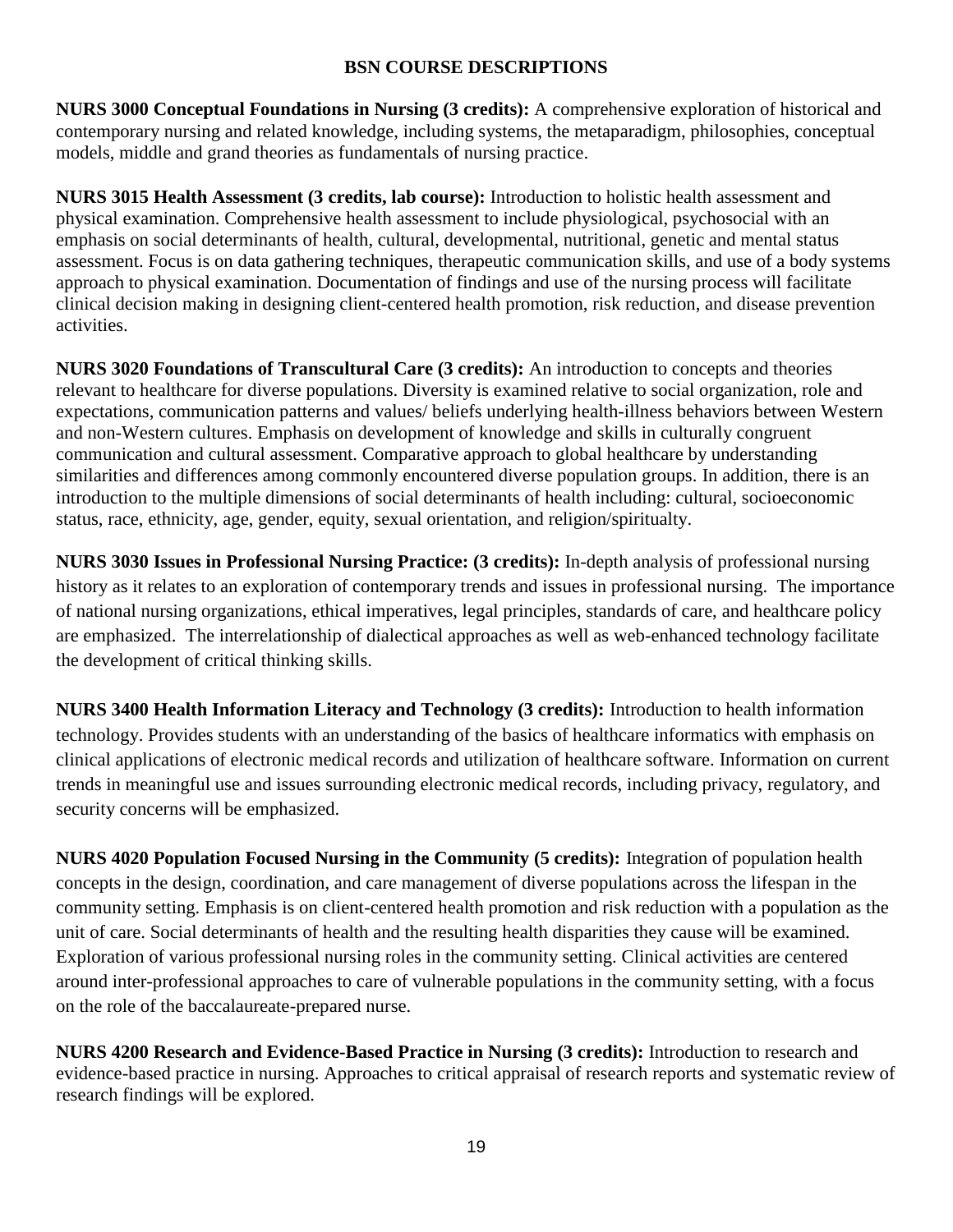**NURS 4400 Professional Nursing Leadership and Innovation (5 credits with clinical):** Introduction of the principles of leadership and management in nursing with the integration of evidence-based practice, research, and quality improvement methods in direct and non-direct nursing practice. Topics include healthcare issues and policies that influence the decision-making process of the nurse leader in determining effective, quality patient care within complex healthcare delivery systems. Utilization of an inter-professional and holistic approach for improved patient outcomes will be explored.

**NURS 4500 Transition to Professional Nursing Practice (3 credits):** Concluding course in which the students synthesize knowledge from the liberal arts, along with nursing theory and practice gained throughout their baccalaureate education in the creation of an innovative nursing project. All other coursework must be completed, with the exception of the upper-level elective, which may be taken concurrently.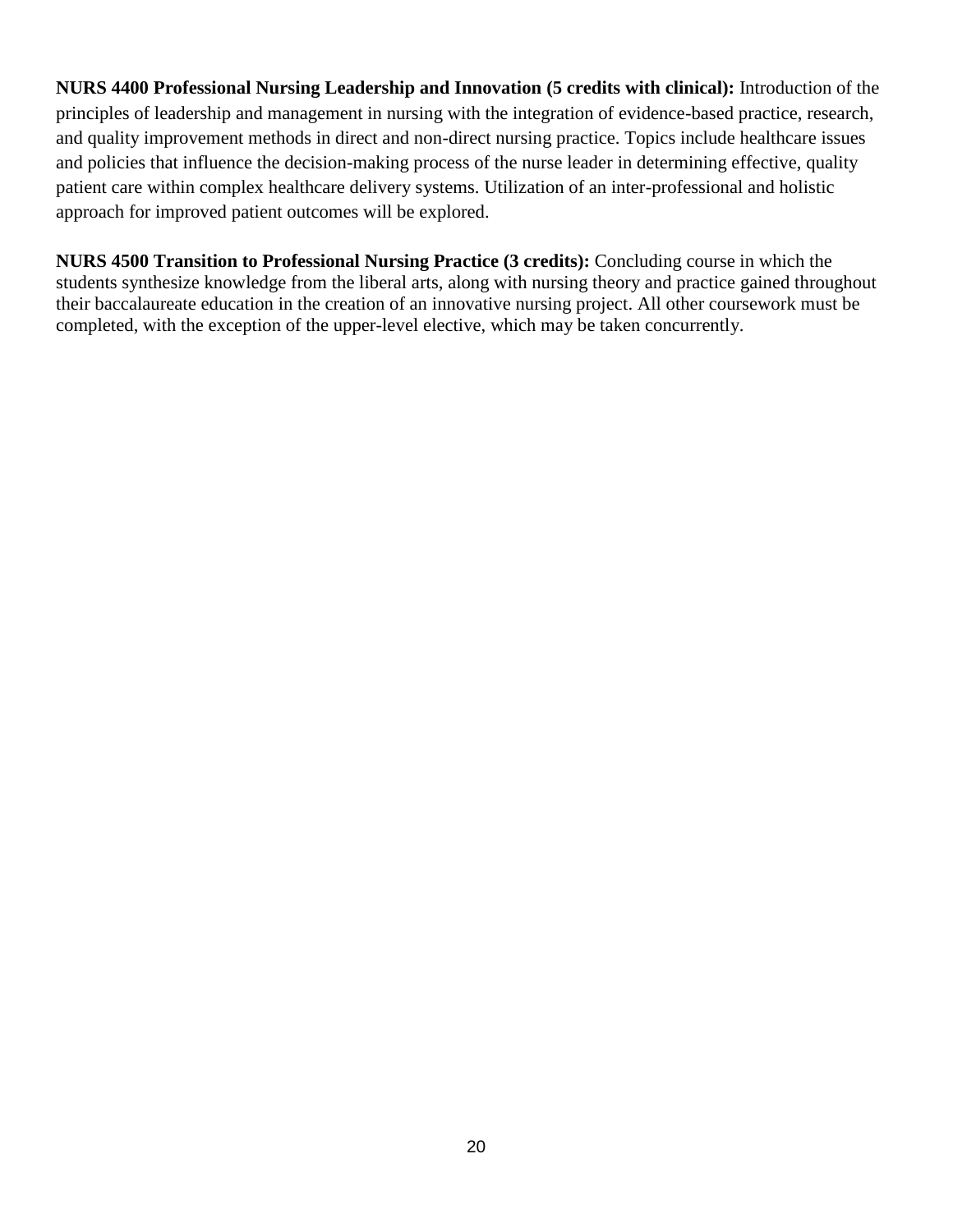#### **KEAN UNIVERSITY – NATHAN WEISS GRADUATE COLLEGE (84100) B.S. IN NURSING: 120 SEMESTER HOURS (S.H.) MAJOR GPA: 2.5 DECLARATION GPA: 2.5 GRADUATION GPA: 2.5 ver.05/10/19; Effective: Fall 2019**

| <b>GENERAL EDUCATION REQUIREMENTS: 33 S.H.</b>                                              |         | <b>ACADEMIC MAJOR3: 61 S.H.</b>                                                                                                                                                                                                                                                                                                                                                                                                                                                                           |                                                       |         |
|---------------------------------------------------------------------------------------------|---------|-----------------------------------------------------------------------------------------------------------------------------------------------------------------------------------------------------------------------------------------------------------------------------------------------------------------------------------------------------------------------------------------------------------------------------------------------------------------------------------------------------------|-------------------------------------------------------|---------|
| <b>Foundation Requirements<sup>1</sup>:</b>                                                 | 13 S.H. | <b>Lower Division Nursing Courses:</b>                                                                                                                                                                                                                                                                                                                                                                                                                                                                    |                                                       | 30 S.H. |
| GE 1000 Transition to Kean <sup>2</sup> -or- GE 3000 Transfer<br>Transitions <sup>2</sup>   | 1       | <b>NURS 1999</b>                                                                                                                                                                                                                                                                                                                                                                                                                                                                                          | Credit for NCLEX exam (CBE)                           | 30      |
| ENG 1030 College Composition <sup>3</sup>                                                   | 3       | <b>Upper Division Nursing Courses3:</b>                                                                                                                                                                                                                                                                                                                                                                                                                                                                   |                                                       | 28 S.H. |
| MATH 1016 Statistics <sup>3,4</sup>                                                         | 3       | 3<br>NURS 3000 Conceptual Foundations in Nursing                                                                                                                                                                                                                                                                                                                                                                                                                                                          |                                                       |         |
| COMM 1402 Speech Communication                                                              | 3       | 3<br>NURS 3015 Health Assessment                                                                                                                                                                                                                                                                                                                                                                                                                                                                          |                                                       |         |
| GE 2024 Research& Technology                                                                | 3       | 3<br>NURS 3020 Foundations of Transcultural Care                                                                                                                                                                                                                                                                                                                                                                                                                                                          |                                                       |         |
| <b>DISCIPLINARY &amp; INTERDISCIPLINARY DISTRIBUTION</b><br><b>REQUIREMENTS<sup>5</sup></b> |         | NURS 3030 Issues in Professional Nursing Practice                                                                                                                                                                                                                                                                                                                                                                                                                                                         |                                                       | 3       |
| <b>Humanities:</b>                                                                          | 6 S.H.  | NURS 3400 Health Information Literacy and Technology                                                                                                                                                                                                                                                                                                                                                                                                                                                      |                                                       | 3       |
| ENG 2403 World Literature                                                                   | 3       |                                                                                                                                                                                                                                                                                                                                                                                                                                                                                                           | NURS 4020 Population Focused Nursing in the Community | 5       |
| Select One course from below                                                                |         | NURS 4200 Research and Evidence-Based Practice in<br>Nursing                                                                                                                                                                                                                                                                                                                                                                                                                                              |                                                       | 3       |
| Fine Arts/Art History                                                                       | 3       | 5<br>NURS 4400 Prof. Nursing Leadership and Innovation                                                                                                                                                                                                                                                                                                                                                                                                                                                    |                                                       |         |
| Foreign Languages (Must take I and II)                                                      | 3       | Major Capstone <sup>3</sup> :                                                                                                                                                                                                                                                                                                                                                                                                                                                                             |                                                       | 3 H.S.  |
| Music or Theatre                                                                            | 3       | NURS 4500 Transition to Professional Nursing Practice                                                                                                                                                                                                                                                                                                                                                                                                                                                     |                                                       | 3       |
| Interdisciplinary                                                                           | 3       | Free Elective 1000-4000 Level:<br>50% of free elective must be completed at 3000-4000 level                                                                                                                                                                                                                                                                                                                                                                                                               |                                                       | 4 S.H.  |
| <b>Social Sciences:</b>                                                                     | 6 S.H.  |                                                                                                                                                                                                                                                                                                                                                                                                                                                                                                           |                                                       |         |
| HIST 1062 Worlds of History                                                                 | 3       |                                                                                                                                                                                                                                                                                                                                                                                                                                                                                                           |                                                       |         |
| PSY 1000 General Psychology <sup>3</sup> , <sup>4</sup>                                     | 3       | <b>Special Notes:</b>                                                                                                                                                                                                                                                                                                                                                                                                                                                                                     |                                                       |         |
| <b>Science and Mathematics:</b>                                                             | 8 S.H.  | <sup>1</sup> See prerequisites & equivalencies                                                                                                                                                                                                                                                                                                                                                                                                                                                            |                                                       |         |
| BIO 2403 Anatomy and Physiology 13,4                                                        | 4       | <sup>2</sup> University Requirement for graduation for all undergraduate students that must<br>be satisfied in one of two ways: Complete GE 1000 (all freshmen and transfers                                                                                                                                                                                                                                                                                                                              |                                                       |         |
| BIO 2404 Anatomy and Physiology II3,4                                                       | 4       | entering with 0-29 credits) OR complete GE 3000 (transfers entering with 30<br>credits or more)                                                                                                                                                                                                                                                                                                                                                                                                           |                                                       |         |
| <b>Additional Required Courses</b> 3,4:                                                     | 22 S.H. | <sup>3</sup> These Courses require a grade of C or higher                                                                                                                                                                                                                                                                                                                                                                                                                                                 |                                                       |         |
| PHIL 1100 Intro to Philosophy                                                               | 3       | <sup>4</sup> Pre-requisites for Nursing major                                                                                                                                                                                                                                                                                                                                                                                                                                                             |                                                       |         |
| SOC 1000 Intro to Sociology                                                                 | 3       | <sup>5</sup> All courses under GE Disciplinary/Interdisciplinary Distribution requirements must<br>be selected from the approved GE Distribution Course List (GEHU Humanities;<br>GESS Social Sciences; GESM Science and Mathematics; GEHPE Health and<br>Physical Education.<br>Please see the following link: http://kean.smartcatalogiq.com/en/2018-<br>2019/undergraduate-catalog/colleges-programs-by-college/college-of-liberal-arts/school-of-<br>general-studies/approved-ge-distribution-courses |                                                       |         |
| CPS 1032 Microcomputer Apps                                                                 | 3       |                                                                                                                                                                                                                                                                                                                                                                                                                                                                                                           |                                                       |         |
| BIO 2305 Medical Microbiology                                                               | 4       |                                                                                                                                                                                                                                                                                                                                                                                                                                                                                                           |                                                       |         |
| SOC 2100 Sociology of the Family                                                            | 3       |                                                                                                                                                                                                                                                                                                                                                                                                                                                                                                           |                                                       |         |
| PSY 3110 Life-Span Developmental Psychology                                                 | 3       |                                                                                                                                                                                                                                                                                                                                                                                                                                                                                                           |                                                       |         |
| HED 3200 Holistic Health                                                                    | 3       |                                                                                                                                                                                                                                                                                                                                                                                                                                                                                                           |                                                       |         |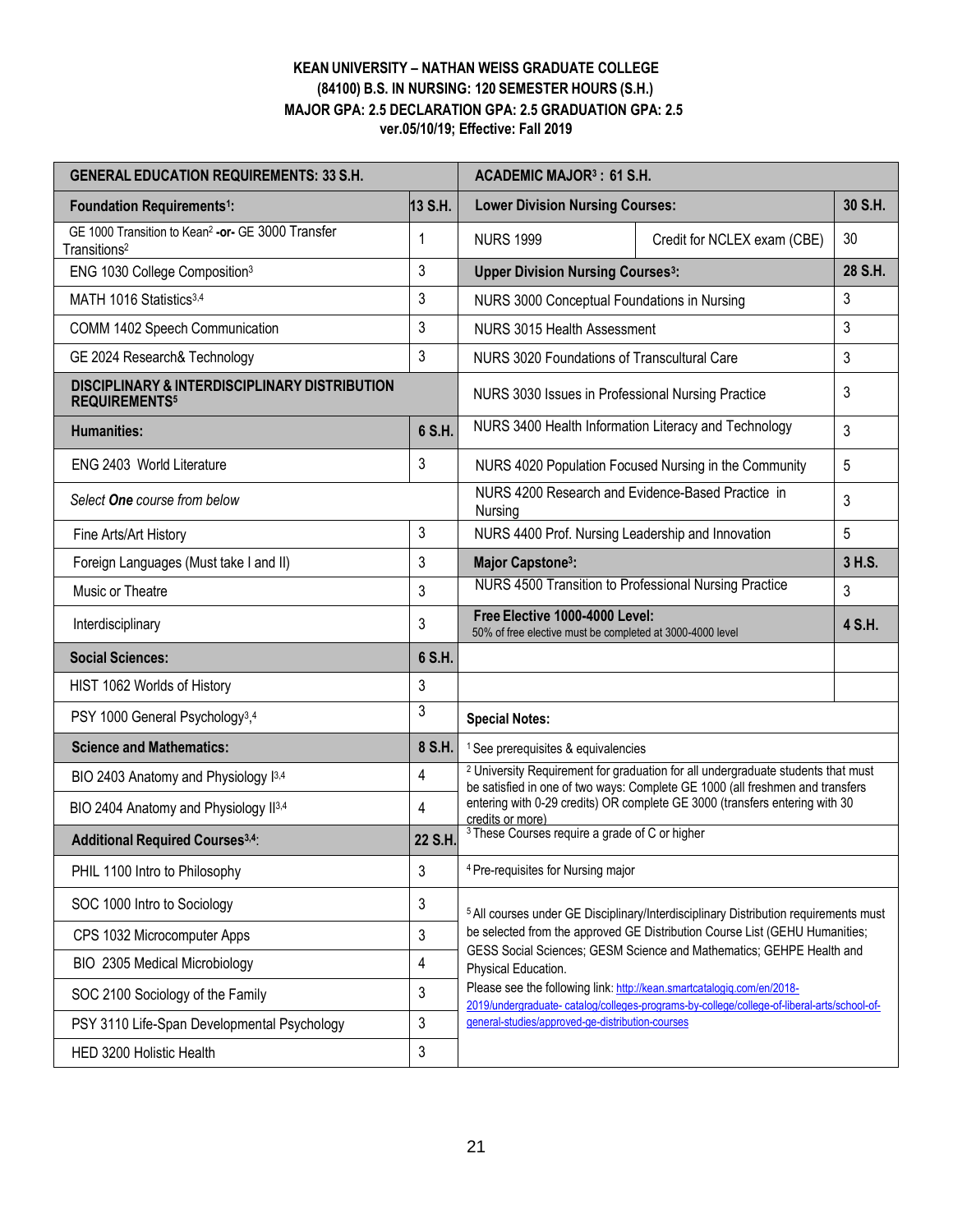# **FULL TIME PROGRAM OF STUDY**

| Year one Semester I<br>NURS 3000 Conceptual Foundations in Nursing<br><b>NURS 3015 Health Assessment</b><br>HED 3200 Holistic Health<br>PSY 3110 Life-Span Development Psychology | 3<br>3<br>3<br>3                      | <b>Year One Semester II</b><br>NURS 3020 Foundations of Transcultural Care<br>NURS 3030 Issues in Professional Nursing Practice<br>SOC 2100 Sociology of the Family<br>NURS 3400 Health Information Literacy & Technology | 3<br>3<br>3<br>3 |
|-----------------------------------------------------------------------------------------------------------------------------------------------------------------------------------|---------------------------------------|---------------------------------------------------------------------------------------------------------------------------------------------------------------------------------------------------------------------------|------------------|
| Year Two Semester III<br>NURS 4020 Population Focused Nursing in the Community<br>NURS 4200 Research and Evidence-Based Practice in Nursing<br>(GE course or Free elective)       | 5<br>3                                | Year Two Semester IV<br>NURS 4400 Prof. Nursing Leadership and Innovation<br>NURS 4500 Transition to Professional Nursing Practice<br>(GE course or Free elective)                                                        | 5<br>3           |
| PART TIME PROGRAM OF STUDY<br>Year one Semester I<br>NURS 3000 Conceptual Foundations in Nursing<br><b>NURS 3015 Health Assessment</b>                                            | 3<br>3                                | Year One Semester II<br>NURS 3020 Foundations of Transcultural Care<br>NURS 3030 Issues in Professional Nursing Practice                                                                                                  | 3                |
| Year Two Semester III<br>NURS 3400 Health Information Literacy & Technology<br>NURS 4200 Research and Evidence-Based Practice in Nursing<br>SOC 2100 Sociology of the Family      | 3<br>$\mathfrak{S}$<br>$\overline{3}$ | Year Two Semester IV<br>NURS 4020 Population Focused Nursing in the Community 5<br>HED 3200 Holistic Health                                                                                                               | 3                |
| Year Three Semester V<br>NURS 4400 Prof. Nursing Leadership and Innovation<br>PSY 3110 Life-Span Development Psychology                                                           | 5<br>3                                | Year Three Semester VI<br>NURS 4500 Transition to Professional Nursing Practice<br>(Free elective)                                                                                                                        | 3                |

# **PRE-REQUISITE COURSES**

| <b>Course Name and Title</b>                              | <b>Prerequisites</b>                                |
|-----------------------------------------------------------|-----------------------------------------------------|
| NURS 3000 Conc. Foundations in Nursing                    | No pre-requisites; Nursing majors only              |
| NURS 3015 Health Assessment                               | No pre-requisites; Nursing majors only              |
| NURS 3020 Foundations of Transcultural Care               | NURS 3000; Nursing majors only                      |
| NURS 3030 Issues in Professional Nursing Practice         | Nursing majors only                                 |
| NURS 3400 Health Information Literacy and Technology      | CPS 1032                                            |
| NURS 4020 Population Focused Nursing in the               | NURS 3000, 3015, 3020 and 3030                      |
| Community                                                 | Declared Majors only                                |
| NURS 4200 Research and Evidence-Based Practice in Nursing | MATH 1016, NURS 3000                                |
| NURS 4400 Prof. Nursing Leadership and Innovation         | NURS 3000, 3015, 3020, 3030 and 4200                |
| NURS 4500 Transition to Professional Nursing Practice     | NURS 3000, 3015, 3020, 3030, 3400, 4020, 4200, 4400 |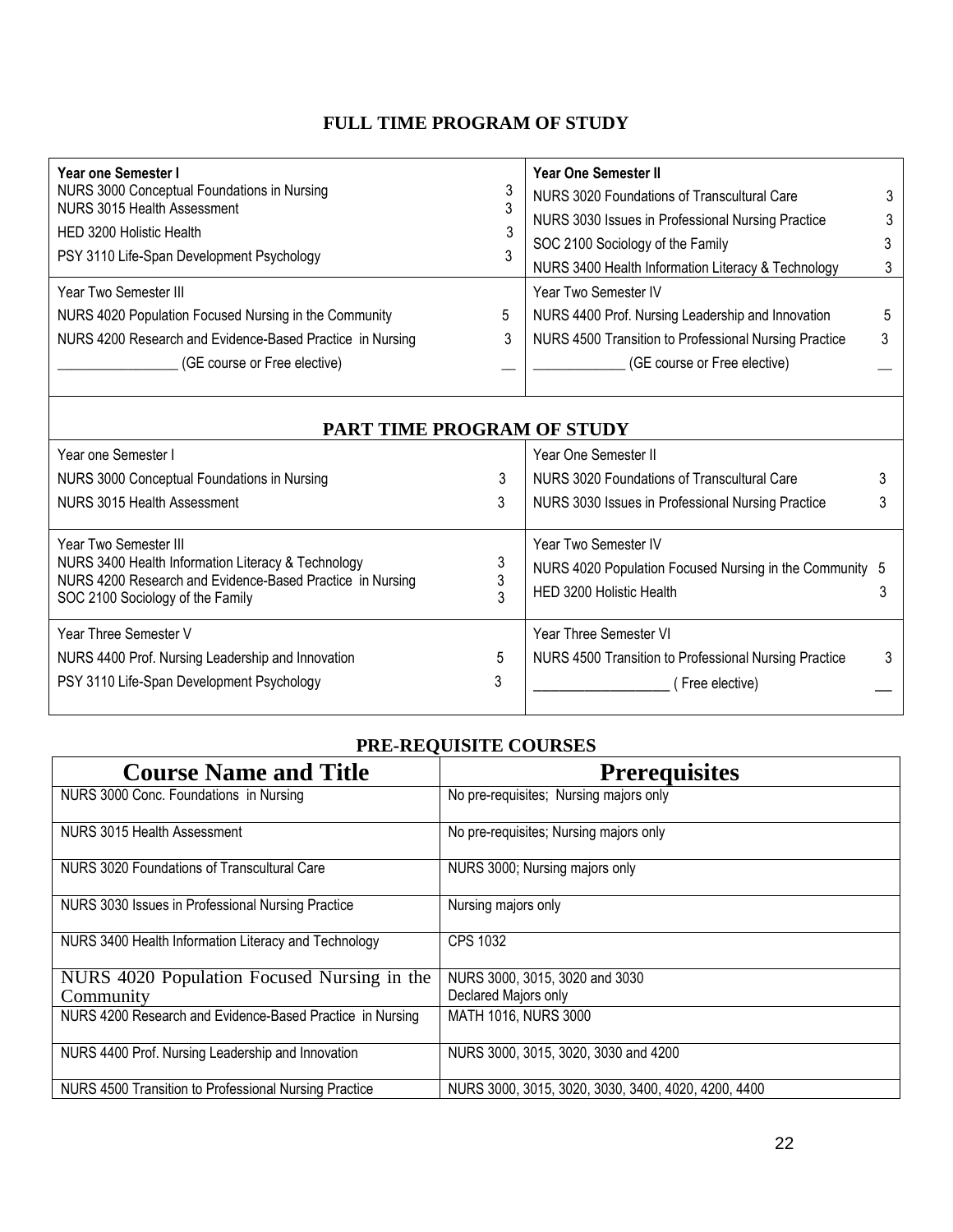#### **SCHOOL OF NURSING RN-BSN END OF PROGRAM STUDENT LEARNING OUTCOMES (EPSLOS)**

1. Integrate theories and concepts from liberal education into nursing practice, to build a holistic understanding of the human experience across the life span.

2. Apply leadership concepts, skills, and decision making in the provision of high quality nursing care, interprofessional care coordination, and assume accountability for one's own and delegated nursing care delivery in a variety of healthcare settings.

3. Utilize evidence, clinical judgment, interprofessional perspectives, and patient preferences in planning, implementing, and evaluating healthcare and outcomes.

4. Demonstrate skills in using patient care technologies, information systems, and effective communication to support culturally congruent and safe nursing practice.

5. Apply critical thinking, ethical principles and client advocacy to address social policies on health care, especially for vulnerable populations from a holistic caring framework.

6. Evaluate the impact of health/illness beliefs, values, attitudes, and sociocultural practices of individuals, families, groups, communities, and diverse populations across the health-illness continuum.

7. Demonstrate professionalism, including respect for self and others, and attention to professional boundaries with patients, families, and caregiver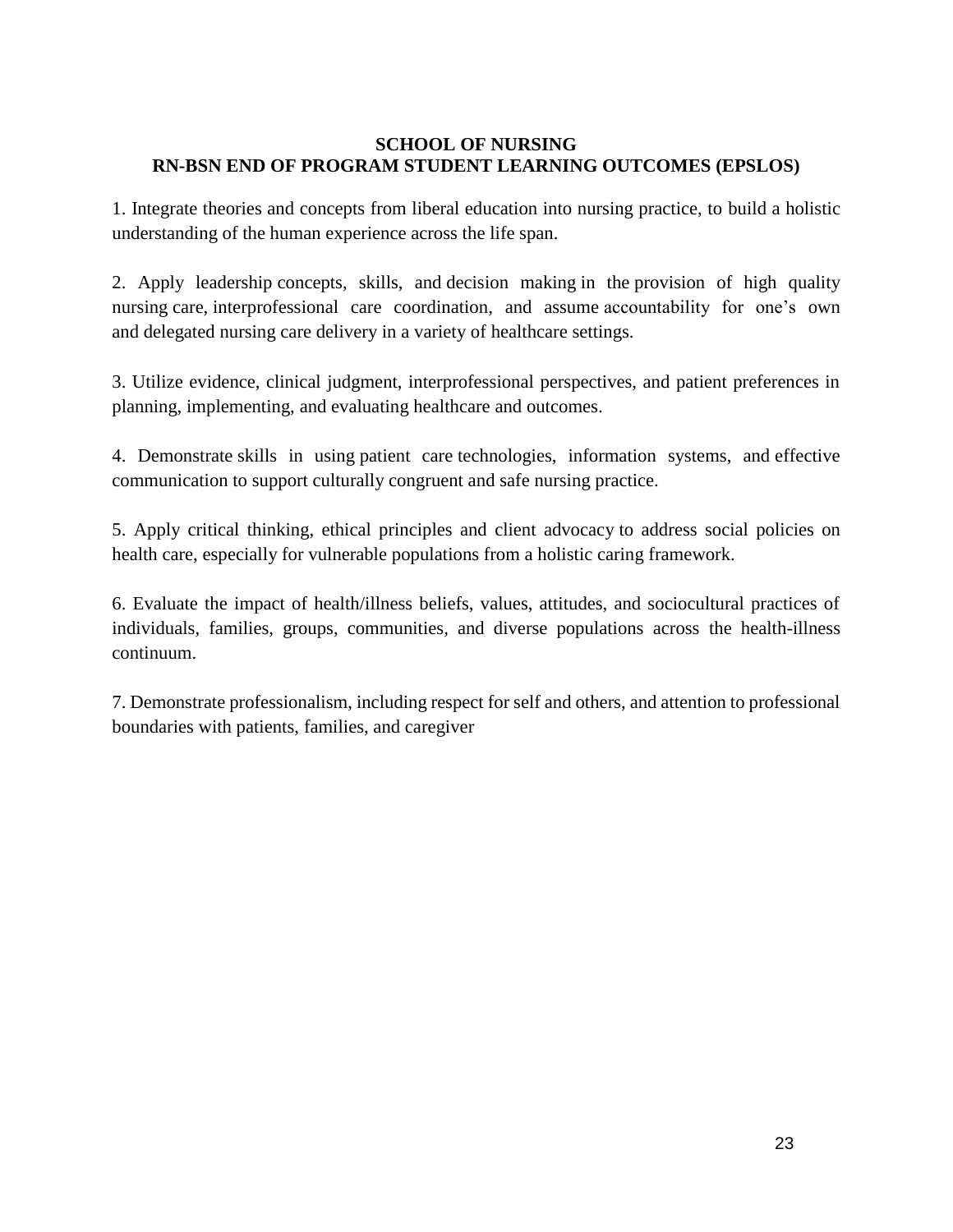#### **IMPORTANT OFFICES AND RESOURCES**

#### **1. ADMISSIONS**

Phone: 908-737-7100 Email: [admitme@kean.edu](mailto:admitme@kean.edu) Location: Kean Hall First Floor <http://www.kean.edu/undergraduate-admissions>

#### **2. REGISTRAR'S OFFICE**

Phone: 908-737-3290 Email: [regme@kean.edu](mailto:regme@kean.edu) Location: Administration Building First Floor <http://www.kean.edu/offices/registrar>

#### **Note: Any questions regarding transfer credits should be directed to the Registrar's Office**

#### **3. STUDENT ACCOUNTING**

Phone: 908-737-3240 Email: [stuactg@kean.edu](mailto:stuactg@kean.edu) Location: Administration Building 3rd <http://www.kean.edu/offices/student-accounting>

#### **4. FINANCIAL AID**

Phone: 908-737-3190 Email: [finaid@kean.edu](mailto:finaid@kean.edu) Location: Administration Building 3rd <http://www.kean.edu/offices/financial-aid>

#### **5. TUTORING**

Kean Phone: 908-737-0339 Location: Center for Academic Success room 111A <http://www.kean.edu/content/tutoring-services>

**Ocean** Location: [Bartlett 203](https://www.ocean.edu/content/public/about/campus-map.html) <https://www.ocean.edu/content/public/study-on-campus/campus-life/tutoring.html>

Raritan Phone: 908-526-1200 x8413 <https://www.raritanval.edu/student-life/student-services/tutoring-services>

#### **6. WRITING CENTER**

Kean Phone: 908-737-0317 Location: Center for Academic Success <http://www.kean.edu/offices/cas/writing-center>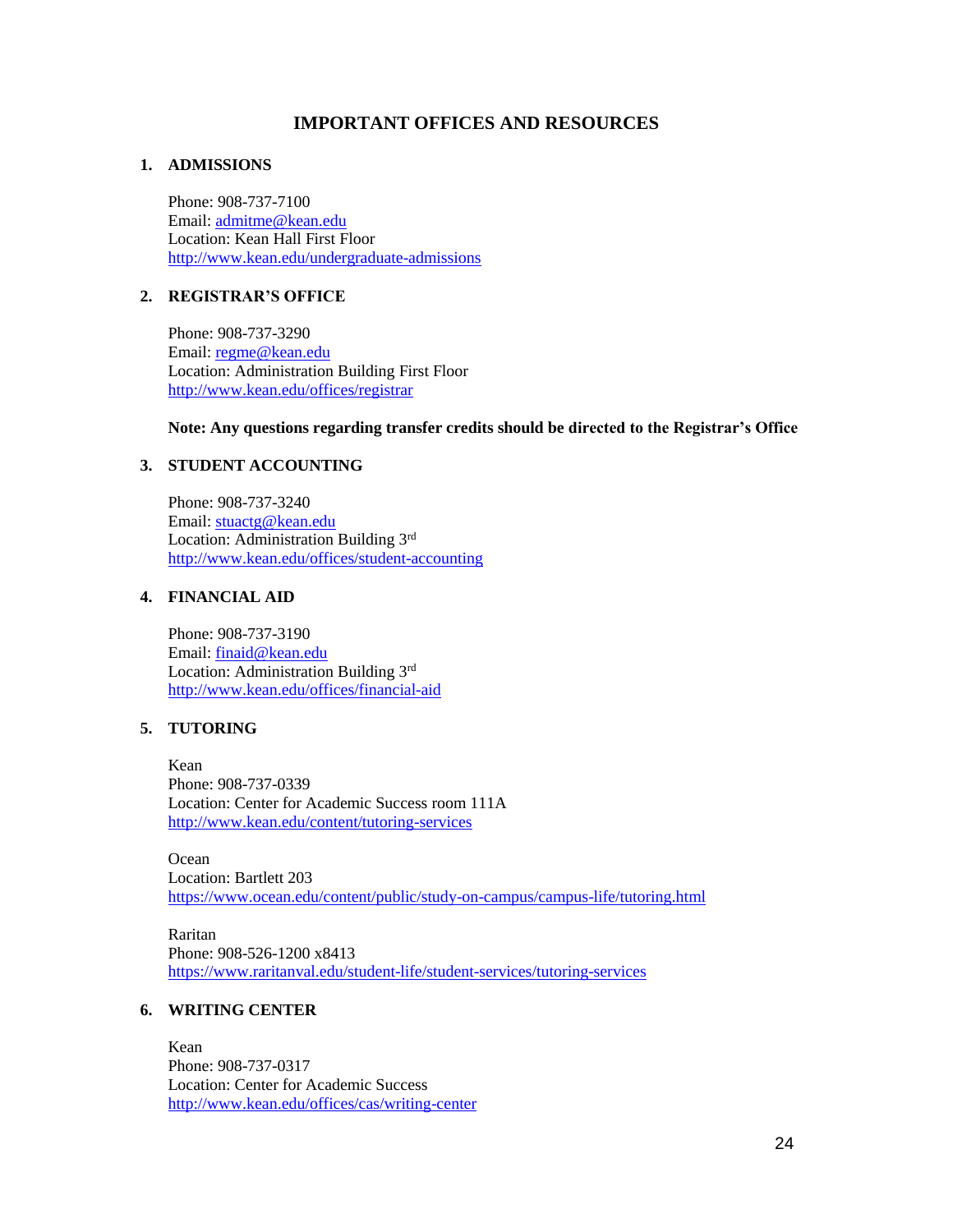**Ocean** Phone: 732-255-0400 x2083 Location: [Russell 238](https://www.ocean.edu/content/public/about/campus-map.html) Email: [thewritingcenter@ocean.edu](mailto:thewritingcenter@ocean.edu) <https://www.ocean.edu/content/public/study-on-campus/campus-life/tutoring/writing-center.html>

Raritan Phone: 908-526-1200 x8413 <https://www.raritanval.edu/student-life/student-services/tutoring-services>

#### **7. LIBRARY**

Kean Phone: 908-737- 4629 Email: [library@kean.edu](mailto:library@kean.edu) Location: Main campus <http://www.kean.edu/academics/library>

**Ocean** Phone: 732-255-0392 <https://www.ocean.edu/content/public/study-on-campus/campus-life/library/about-the-library.html>

Raritan Phone: 908-218-8865 Email: [reference@raritanval.edu](mailto:reference@raritanval.edu) <https://www.raritanval.edu/student-life/library>

#### **8. CAMPUS POLICE AND SECURITY**

Kean Phone: 908-737-4800 **<http://www.kean.edu/offices/university-police>**

**Ocean Phone:** 732.255.0400, press 8 [https://www.ocean.edu/content/public/study-on-campus/campus-life/security/emergency-response](https://www.ocean.edu/content/public/study-on-campus/campus-life/security/emergency-response-and-evacuation-procedures.html)[and-evacuation-procedures.html](https://www.ocean.edu/content/public/study-on-campus/campus-life/security/emergency-response-and-evacuation-procedures.html)

Raritan Phone: 908-231-8800 <https://www.raritanval.edu/general-information/rvcc-at-a-glance/campus-security>

#### **9. OFFICE OF COUNSELING & DISABILITY SERVICES**

Kean Phone: 908-737-4850 Location: Dawns Hall Email: [vkiefner@kean.edu](mailto:vkiefner@kean.edu) <http://www.kean.edu/offices/office-counseling-and-disability-services>

**Ocean** Phone: 732-255-0400 x2945 Location: ICCT Bldg. #22 Room 108.